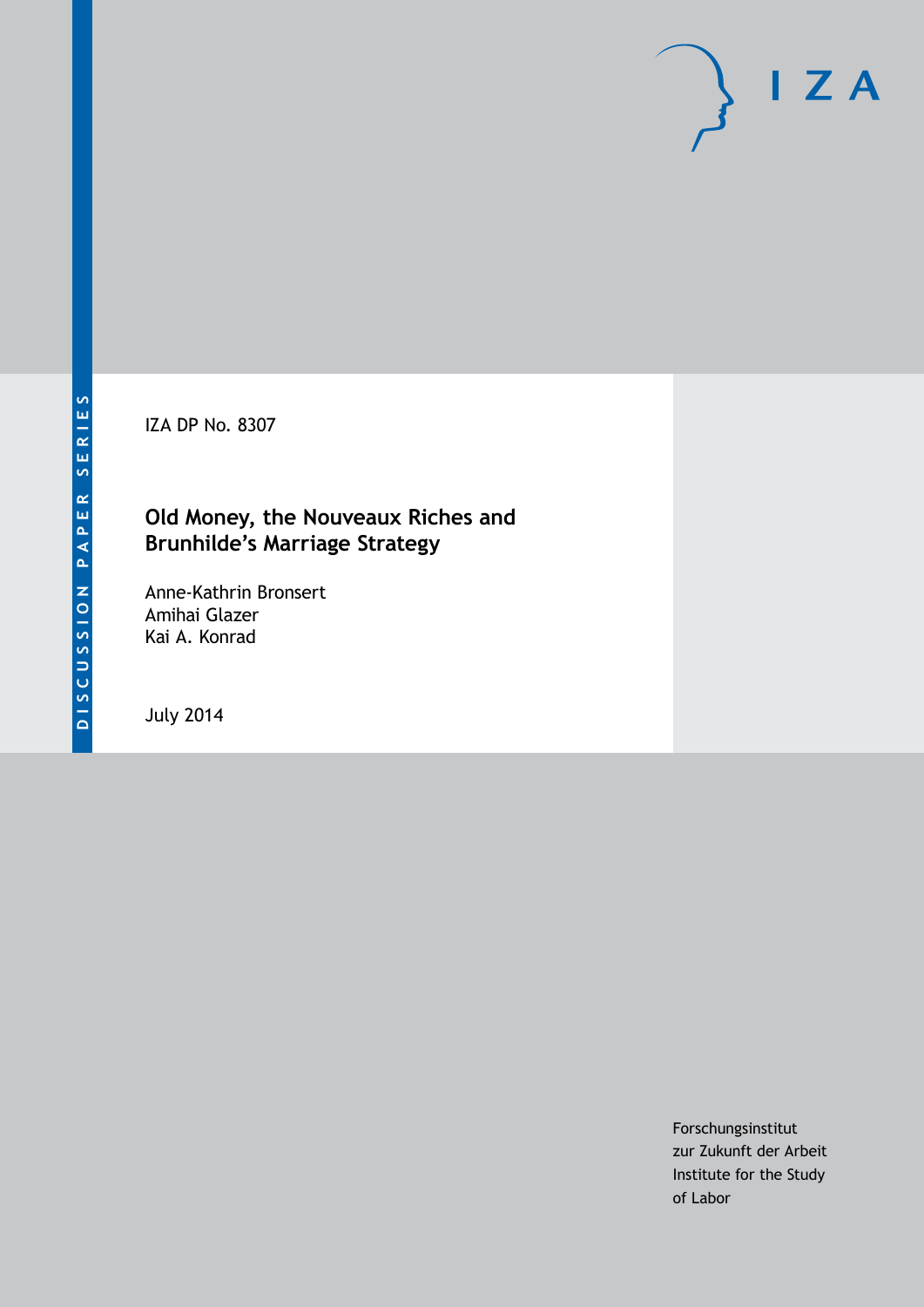# **Old Money, the Nouveaux Riches and Brunhilde's Marriage Strategy**

## **Anne-Kathrin Bronsert**

*Max Planck Institute for Tax Law and Public Finance*

#### **Amihai Glazer**

*University of California, Irvine*

#### **Kai A. Konrad**

*Max Planck Institute for Tax Law and Public Finance and IZA*

> Discussion Paper No. 8307 July 2014

> > IZA

P.O. Box 7240 53072 Bonn **Germany** 

Phone: +49-228-3894-0 Fax: +49-228-3894-180 E-mail: [iza@iza.org](mailto:iza@iza.org)

Any opinions expressed here are those of the author(s) and not those of IZA. Research published in this series may include views on policy, but the institute itself takes no institutional policy positions. The IZA research network is committed to the IZA Guiding Principles of Research Integrity.

The Institute for the Study of Labor (IZA) in Bonn is a local and virtual international research center and a place of communication between science, politics and business. IZA is an independent nonprofit organization supported by Deutsche Post Foundation. The center is associated with the University of Bonn and offers a stimulating research environment through its international network, workshops and conferences, data service, project support, research visits and doctoral program. IZA engages in (i) original and internationally competitive research in all fields of labor economics, (ii) development of policy concepts, and (iii) dissemination of research results and concepts to the interested public.

<span id="page-1-0"></span>IZA Discussion Papers often represent preliminary work and are circulated to encourage discussion. Citation of such a paper should account for its provisional character. A revised version may be available directly from the author.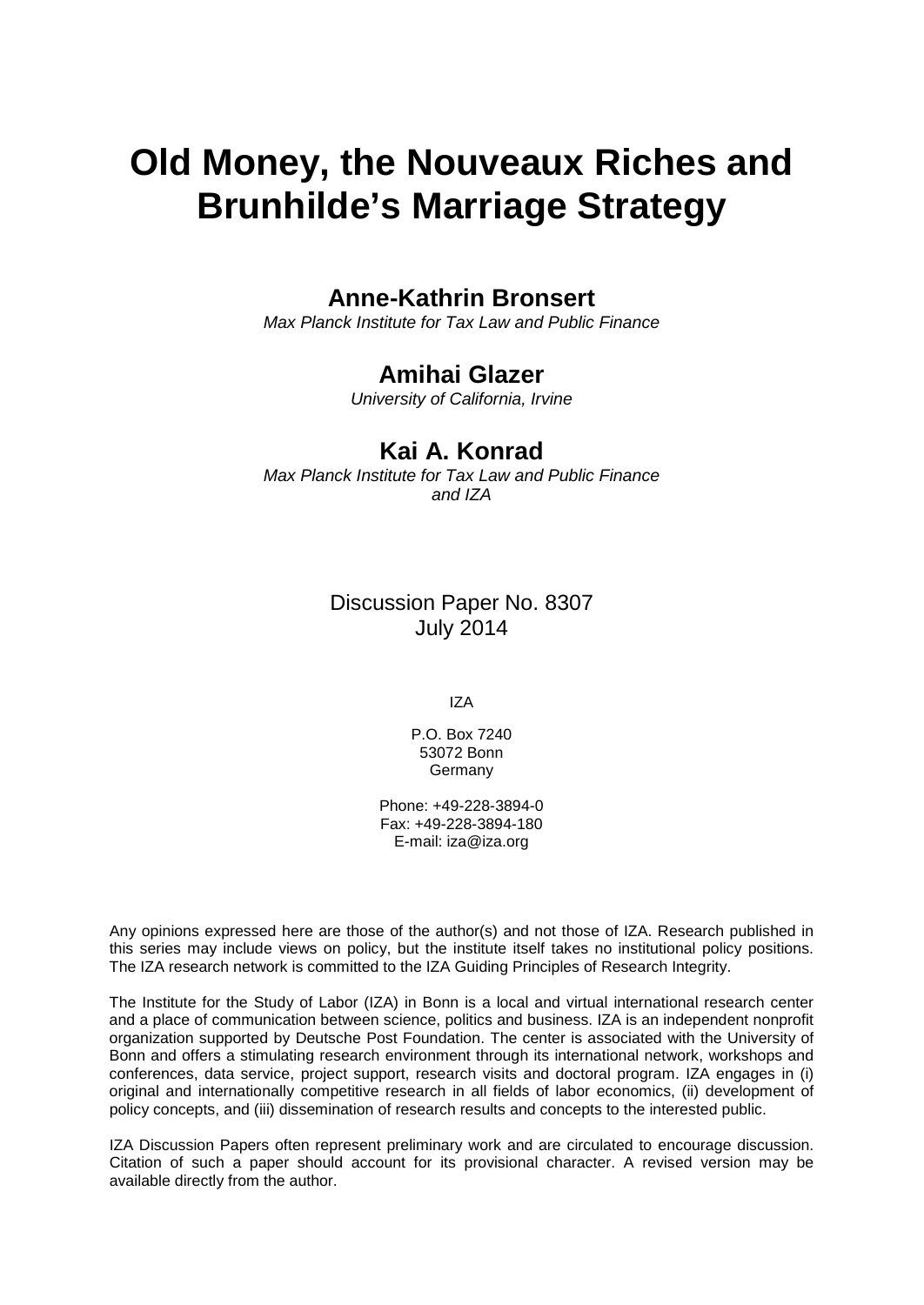IZA Discussion Paper No. 8307 July 2014

# **ABSTRACT**

# **Old Money, the Nouveaux Riches and Brunhilde's Marriage Strategy[\\*](#page-1-0)**

A woman assessing the wealth of a potential husband may observe some, but not all, of his wealth. She may screen, leading to status consumption and wasteful gift giving. The screening activity is costly not only for the potential husband, but also for the woman, as it reduces the wealth of the man she may marry. A sound observable financial background ('old money') benefits the candidate but also the woman, and reduces wasteful status consumption spending. Also, aging and attractiveness of the woman affect the equilibrium conspicuous spending pattern.

JEL Classification: J12, D82

Keywords: marriage, screening, search, conspicuous consumption, status

Corresponding author:

Kai A. Konrad Max Planck Institute for Tax Law and Public Finance Marstallplatz 1 80539 Munich **Germany** E-mail: [kai.konrad@tax.mpg.de](mailto:kai.konrad@tax.mpg.de)

\* We thank Daniel S. Hamermesh, Marco Pagano, Fangfang Tan, participants at the CSEF seminar in Naples, and participants at the Family Economics Workshop at Royal Holloway University in London for helpful comments. We also thank Yue Yu for research assistance.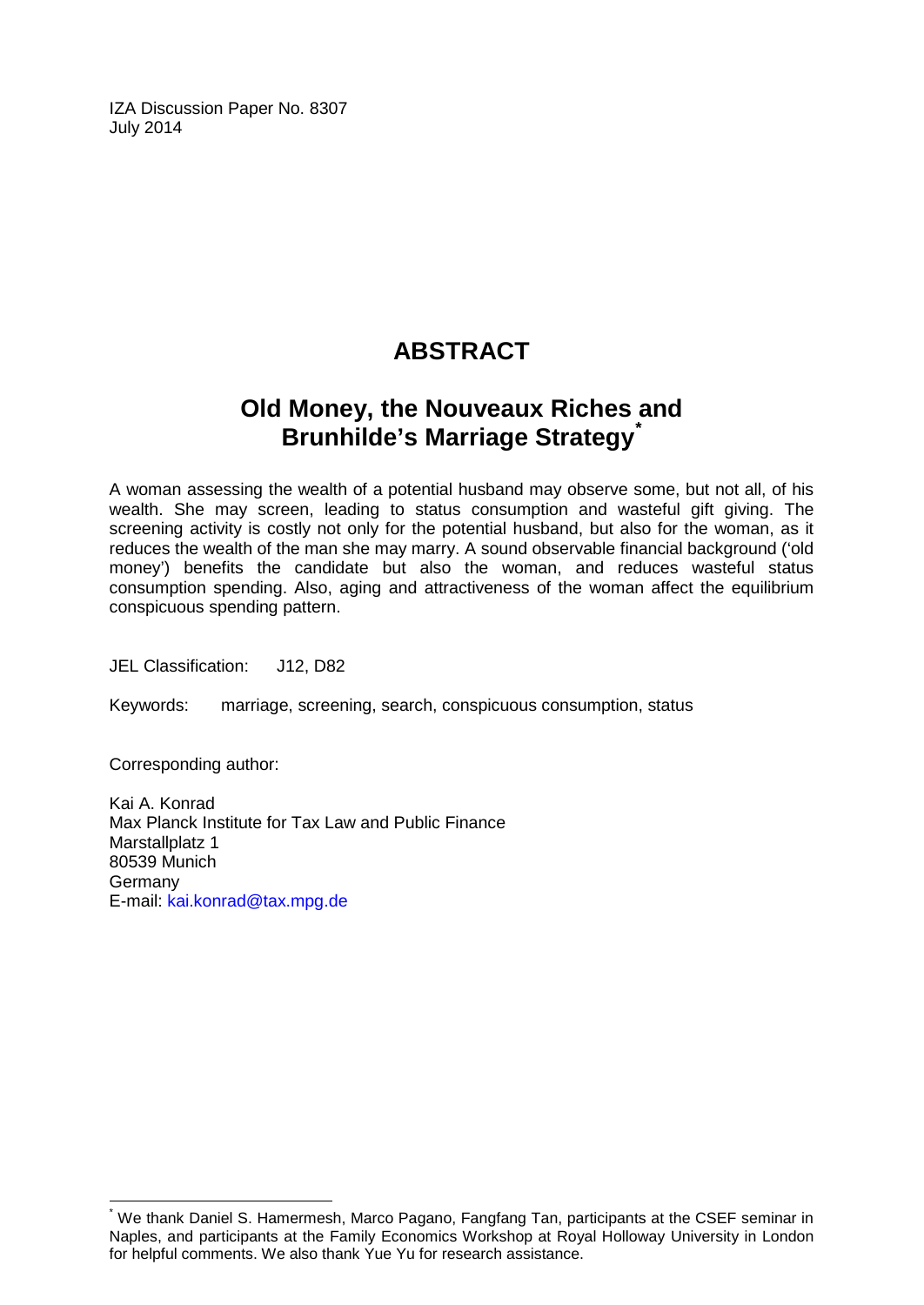# 1 Introduction

Courting Mrs. or Mr. Right is often costly. In the epic poem ëThe Song of the Nibelungs, courtship rules are straightforward and simply announced by the courted lady named Brunhilde. She applies a screening mechanism: she will marry only a candidate who emerges victorious in a fight with her. Candidates who fail may pay with their life. Courtship rules may now be less violent, but courting is still costly. Qualities such as beauty, material wealth, earnings ability, and career prospects matter.<sup>1</sup> Some qualities are easily assessed, such as beauty and physical appearance. But the lifetime income that a man can bring into a marriage is, at least partially, private information.

Overcoming this information problem is costly. Candidates with high unobserved lifetime income potential may simply wait until this information problem unravels later in life. Bergstrom and Bagnoli (1993) argue that such a delay may turn courtship into a waiting game  $\equiv$  in which the low-income potentials marry early. This approach has the drawback that prosperous candidates need to incur high waiting costs. Another prominent feature of courtship is conspicuous consumption that is at least partially wasteful, but may reveal information about income potential. A famous example is the engagement ring (Ng 1987), but a proof of income potential may also involve a Rolex watch, a Ferrari, a Hermès handbag, Cartier jewelry or other conspicuous consumption products which the candidate displays or gives to the person he courts. Conspicuous consumption also has drawbacks. Such expenditure is at least partially wasteful.<sup>2</sup> Also, conspicuous consumption may involve further considerations.<sup>3</sup>

<sup>3</sup>Men may incur debt to provide a dishonest signal of their desirability as a mate (Gallup and Frederick 2010). Kruger (2008) Önds that men who spend more than they save are likely to have more sex partners compared to men with a more frugal lifestyle. Buying conspicuous goods may not

<sup>&</sup>lt;sup>1</sup>Marriage may be about more than money, income, or wealth. The resource motive, however, finds much support among evolutionary biologists (e.g., Trivers 1972). They emphasize the resource capacity that the husband may bring into a marriage and which benefits the couple's offspring. We follow this tradition, disregarding love and affection as marriage motives for our analysis here.

<sup>&</sup>lt;sup>2</sup>The economic theory on status consumption highlights the instrumental role of conspicuous consumption for attracting a better marriage partner. This instrumental aspect of status lies behind many models of status-seeking. De Fraja (2009) explicitly links utility maximization to the biological problem of fitness maximization. Men face a trade-off between investing in their survival, and conspicuous consumption that signals their quality and thus increases their matching probability. Much of the theory emphasizes the role of status goods as signals of income (Bagwell and Bernheim 1996; Corneo and Jeanne 1997; Frank 1985, 1986; Ireland 1994, 1998, 2001; Glazer and Konrad 1996; Moav and Neeman 2012) often with consideration of the role of the income of potential grooms in the context of marriage matching.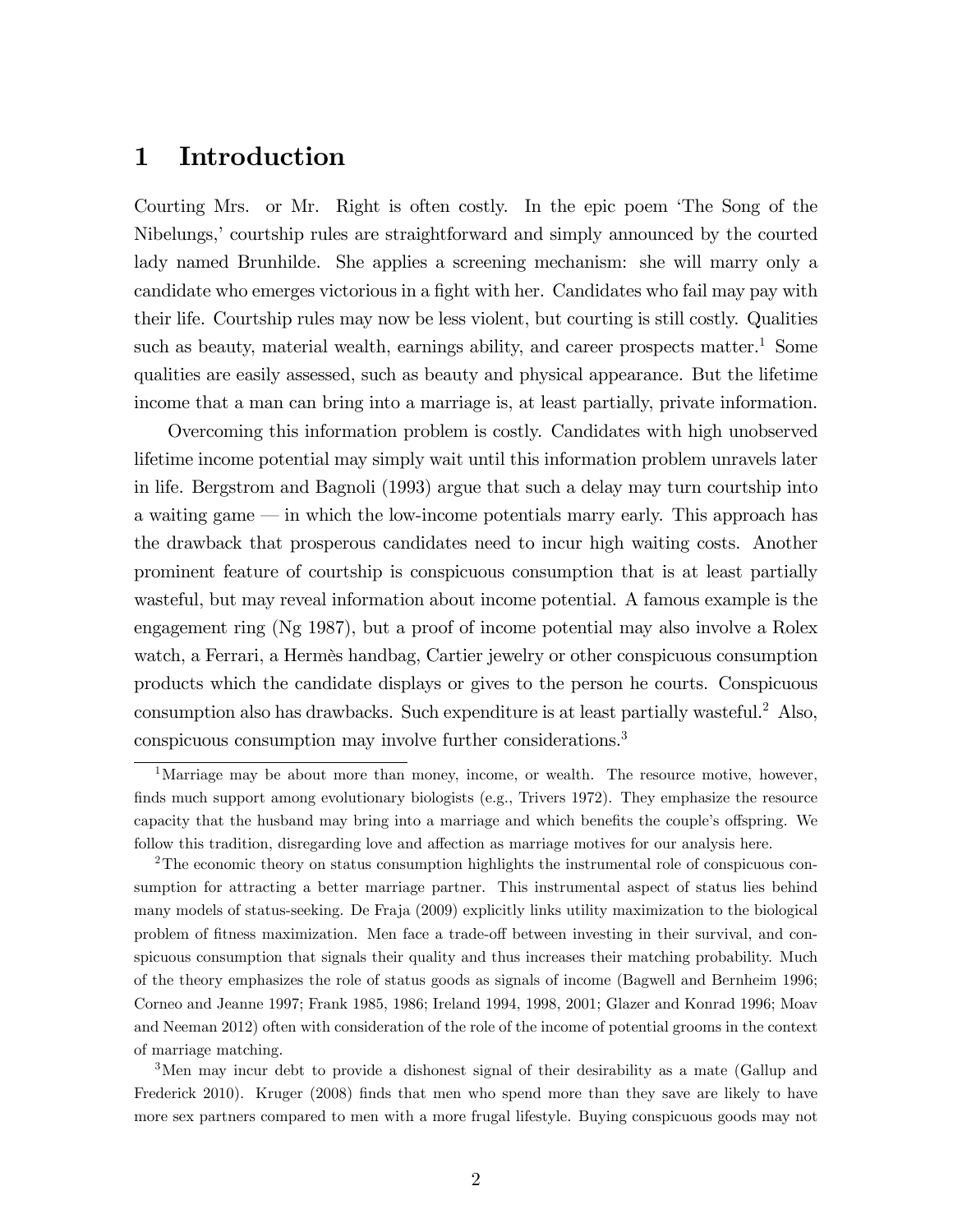This sets the stage for our analysis. We consider courtship as a simple mechanism design problem with one-sided incomplete information. One partner's quality is perfectly observed; this partner uses screening tools to assess whether a potential applicant is sufficiently wealthy. A common convention that was probably more applicable in the past is that 'she' is sought after because of her beauty, which is directly observed, whereas a candidate has some unobserved income. The convention has received support by sociobiological reasoning that combines two aspects. The joint production of offspring is an important purpose of marriage (Edlund 2006), and the resources required for child rising are particularly high for human species, compared to other, even closely related species (Diamond 1993). For our purpose the convention is not essential, and the gender assignment is only a language convention in what follows. One could even claim that, in modern life, the gender roles and the assignment of relevant qualities to gender is blurred and has partially reversed. But what remains relevant in courtship is that the beauty Önds the wealthy, and that beauty is directly observable, whereas wealth is not.

We analyze the optimal screening contract used by Brunhilde, the person with the observable quality. Her screening problem has several new and interesting features.

First, screening expenditure by a candidate typically also hurts Brunhilde: such spending reduces the resources a candidate can otherwise contribute to the marriage. This cost needs to be taken into consideration when Brunhilde chooses the screening contract. As a result, she will typically require a threshold level of conspicuous expenditure and will marry the candidate if conspicuous consumption is of precisely this amount, but not higher.

Second, our approach can explain why conspicuous spending patterns differ widely, even within the same society. Our model substantiates the observation that, in contrast to people from an 'old money' background, the 'nouveaux riches' flaunt luxury goods when it comes to marriage matching. Indeed, a candidate with 'old money' will be requested to spend less money conspicuously compared to a self-made man who made it into the class of 'new money' but has little observable wealth.<sup>4</sup> Candidates with 'old

signal the desirable qualities of a partner but rather the opposite: interest in status goods is found to be triggered by feelings of powerlessness (Rucker and Galinsky 2008, 2009) or a need to restore oneís self-worth (Sivanathan and Pettit 2010).

<sup>4</sup>Whereas, in our model, conspicuous consumption is decreasing in observable income, in Moav and Neeman (2012) conspicuous consumption decreases with observable human capital. They argue that the poor and the nouveaux riches do not hold diplomas or professional titles and therefore rely on conspicuous consumption to signal their success.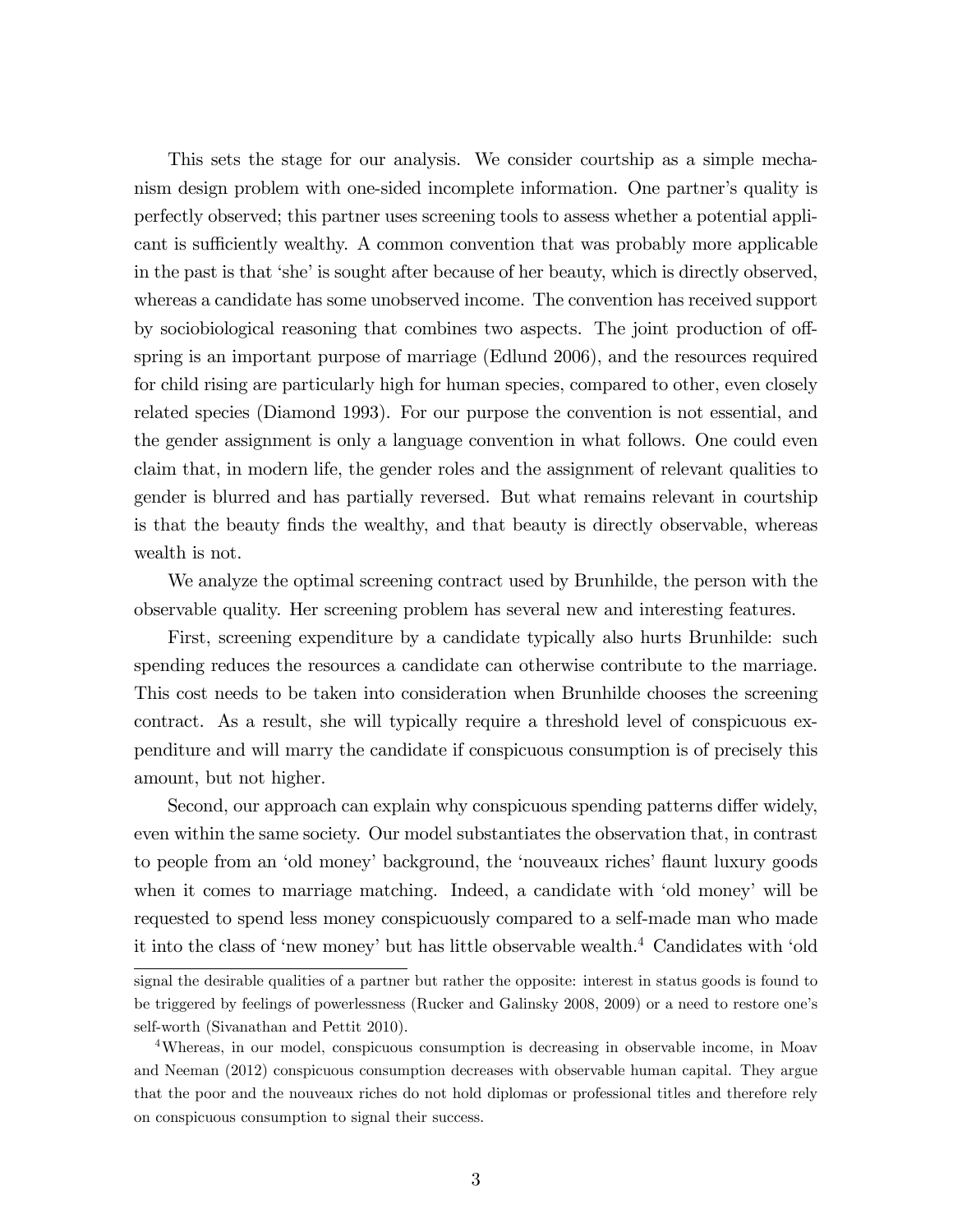money' have major advantages: they need to spend less money conspicuously, and they are acceptable to Brunhilde even if their expected overall quality is lower.

Third, an increase in Brunhilde's attractiveness can make the outcome more wasteful. Screening the candidates becomes more difficult for a potential bride who is particularly sought after (for example, because of her beauty or personality or due to a highly male-biased sex ratio). Men of all incomes may be willing to spend so much money conspicuously, generating a conflict with the potential bride's aim to marry a man who brings a large amount of resources into the marriage.

Fourth, we can draw conclusions about the effects of ageing. Finding a husband or a spouse is a two-sided matching problem that may take many iterations and many periods.<sup>5</sup> Much of our analysis focuses on a static choice problem of two given partners and the problem of incomplete information. We discuss, however, how this partial problem can be embedded in a dynamic framework. The analysis predicts a negative correlation between Brunhildeís age and the level of conspicuous consumption which she requires from a successful candidate.

Several papers relate to our analysis. Our paper may be seen as taking a new perspective on the argument put forward in Bergstrom and Bagnoli (1993), discussed above. We address the likely implications of Bergstrom and Bagnoli (1993) for our results in section 4. Asymmetric information and a direct link between status consumption and marriage markets is considered by Pesendorfer (1995). In his framework, wearing the latest fashion trends increases the probability of a match with a high-quality partner. His purpose is to explain fashion trends, not the mating process. Thomas (2013) addresses the role of conspicuous consumption for the initiation of a relationship. He focuses on the price of a single status good and identifies a critical price above which a separating equilibrium emerges. Corneo and Jeanne (1998) study the effect on aggregate savings of the timing of a status contest over a two-period life cycle. Matching takes place in social interaction groups that belong either to a high or low income class. Therefore, conspicuous consumption improves the matching outcome, as it allows men to be believed to belong to the high income class. Moav and Neeman (2012) also analyze income signaling. Their framework shares the property with ours that individuals have different components that determine their income. The observable component in their framework is human capital. Using an overlapping generations model, they endogenize the level of information (i.e., human capital) which

<sup>5</sup>See, e.g., Burdett and Coles (1997, 1999). Browning et al. (forthcoming) provide a broad treatment of family economics including matching theory.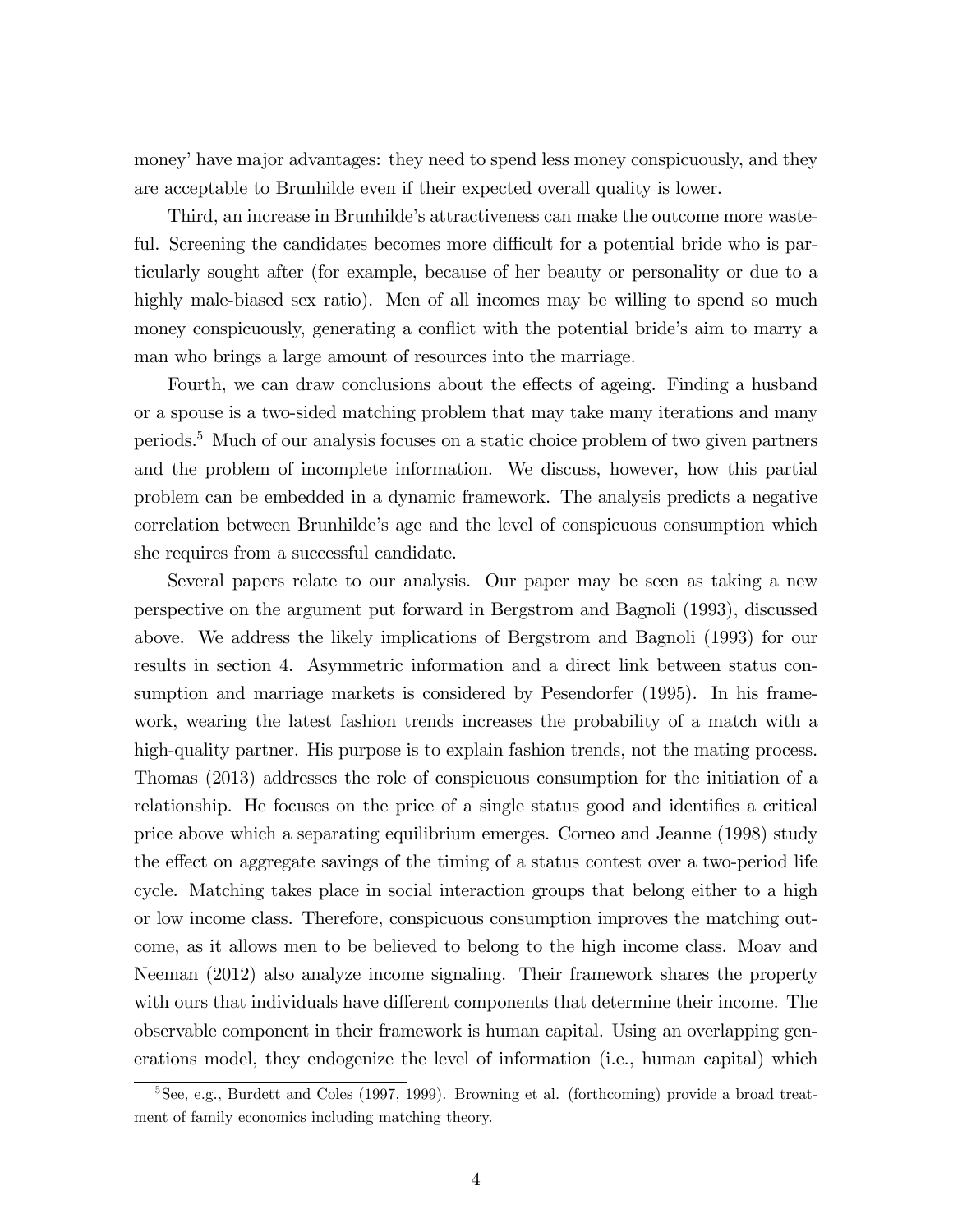is available in addition to the signal via conspicuous consumption. Furthermore, our paper relates to signaling models that account for information on the sender's type, which is available in addition to his signal.<sup>6</sup> We extend previous theoretical work in three ways: (1) screening: the commitment choice by the principal about how she would interpret possible signals, (2) the analysis of signals that are costly not only for the agent but also for the principal, and  $(3)$  partial observability (financial assets or family background may be observable, but other characteristics that also affect a male's income prospects are not).

The paper is organized as follows. The next section reviews some empirical evidence. Section 3 presents the framework of the model and derives the bride's sorting strategy in a static setting. Section 4 addresses dynamic implications. Section 5 discusses and concludes.

# 2 Empirical evidence

Our model has several elements supported by empirical evidence, including the importance of material resources for male success in courtship, the use of conspicuous consumption to signal wealth, the role of beauty, and the consequences of ageing in courtship.

Much evidence shows that wealth matters for courtship success. In ancient Egypt courtship involved a suitor bringing his possessions in a bundle to the house of his potential brideís family (McDowell 2001). Evolutionary psychology literature suggests that men (but not women) use costly signals such as flaunting luxury possessions to display their earnings capacity and ability to support their offspring, as this has proven an evolutionarily beneficial courtship strategy.<sup>7</sup> In line with this argument, whereas

<sup>7</sup>For a comprehensive survey on consumer behavior from an evolutionary perspective, see Griskevicius and Kenrick (2013), who discuss so-called fundamental motives such as attaining status, and acquiring and keeping a mate. Pan and Houser (2011) also summarize evidence from experimental economics and evolutionary psychology explaining gender differences in pro-social behavior.

 ${}^{6}$ In Feltovich et al. (2002), apart from the endogenously chosen signal, the receiver observes some noisy exogenously given extra information about the sender. This extra information is not known to the sender when he chooses his signal. Equilibria are found in which medium types signal to distinguish themselves from low types. In contrast, high types choose to countersignal, i.e., they do not signal as they are confident that they will not be perceived as low types. Fremling and Posner (1999) distinguish between two components of status: one is a Öxed endowment, and a second is affected by signaling. They discuss how, within the same income class, individuals endowed with high status choose to signal less compared to those individuals endowed with little status.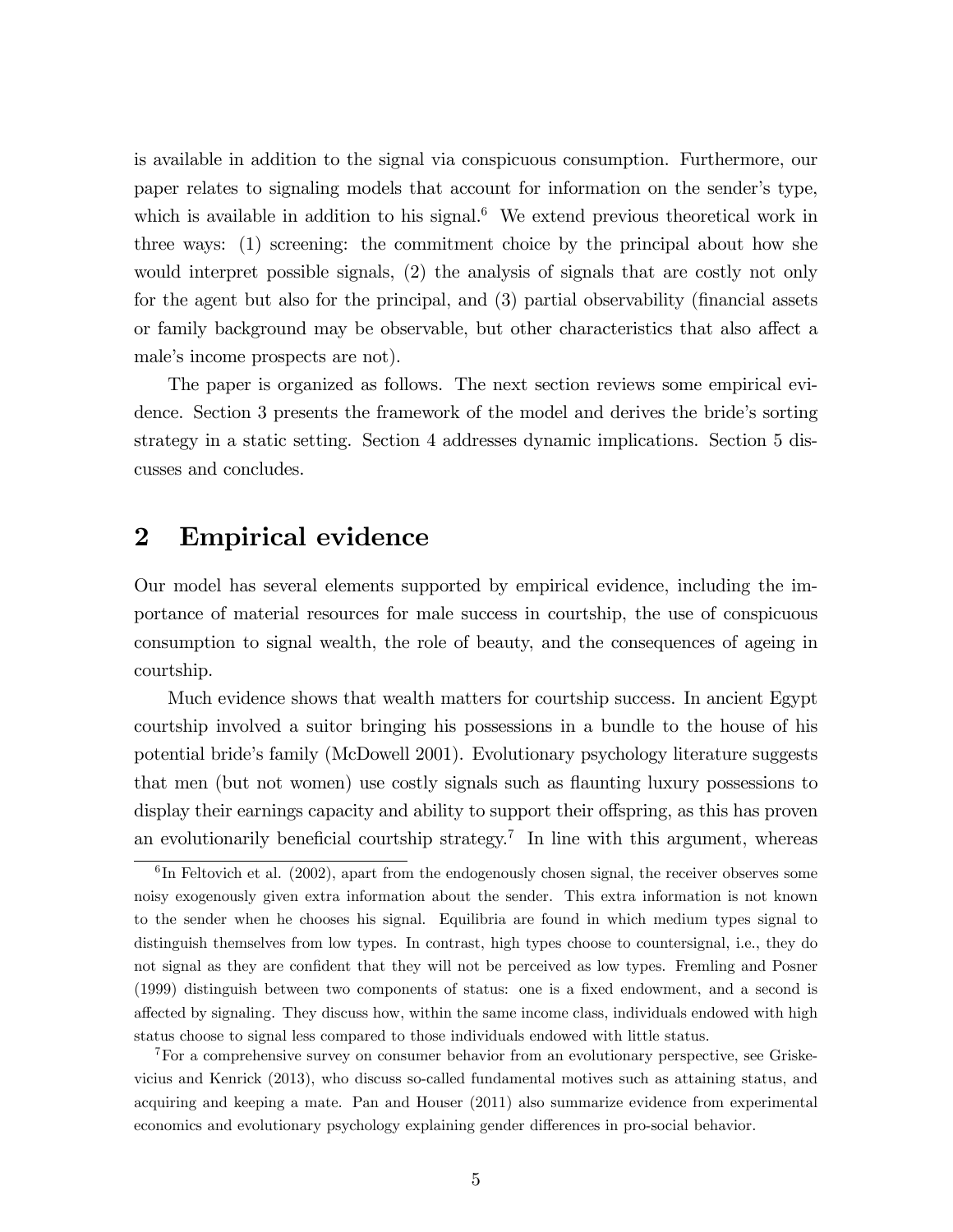men put greater weight on physical attractiveness in mates, women place more value on intelligence, favor men who grew up in wealthier neighborhoods (Fisman et al. 2006), and prefer men who have a good earning potential (Buss and Barnes 1986). This finding is substantiated by a field experiment on a Chinese online dating website where women of all income levels visited profiles of high-income males more often, and where women's visits to these profiles were an increasing function of their own income (Ong and Wang 2013). Experimental evidence indicates that men in a mating mindset are more likely to pay attention to status goods (Janssens et al. 2011) and intend to buy more luxury products (and less functional products). In contrast, for women the mating motive triggers not conspicuous consumption but conspicuous benevolence (Griskevicius et al. 2007).<sup>8</sup> Moreover, women interpret men's signaling behavior correctly, and women find men who buy status goods more sexually attractive (Sundie et al. 2011). Also, women in the fertile phase of the menstrual cycle pay more attention to status products (Lens et al. 2012).

In China, much consumption of luxury products is reportedly driven by conspicuous gift giving to second wives (Doctoroff 2011). Also, in 2010 government action curbed boasts of wealth in a popular Chinese dating TV show (Yang 2010). Furthermore, empirical evidence highlights that ownership of conspicuous assets such as cars increases the probability of getting married. Using data from the National Longitudinal Survey of Youth 1979, Schneider (2011) studies the role of wealth in marriage entry. For men, both owning a vehicle and financial assets increased the probability of Örst-marriage entry. Likewise, Dew and Price (2011) analyze the relationship between young adults' financial assets and marital timing, conducting prospective, longitudinal analyses. Financial assets did not mediate the relationship between employment and the probability of marriage, but did predict marriage. Higher car values were found to increase the probability of getting married relative to the probability of beginning to cohabit.

Beauty as a factor in courtship is also well documented. To analyze the effect of looks on earnings, Hamermesh and Biddle (1994) use household surveys for the United States and Canada taking advantage of how interviewers rated respondents' looks. They find that women's looks were unrelated to their likelihood of being married. Hamermesh and Biddle, however, give evidence that below-average-looking women are

<sup>&</sup>lt;sup>8</sup>The role of women's conspicuous spending in relationships is studied in a experiment by Wang and Griskevicius (2014), who suggest that women use luxury products to signal their partners' commitment to them to deter romantic rivals.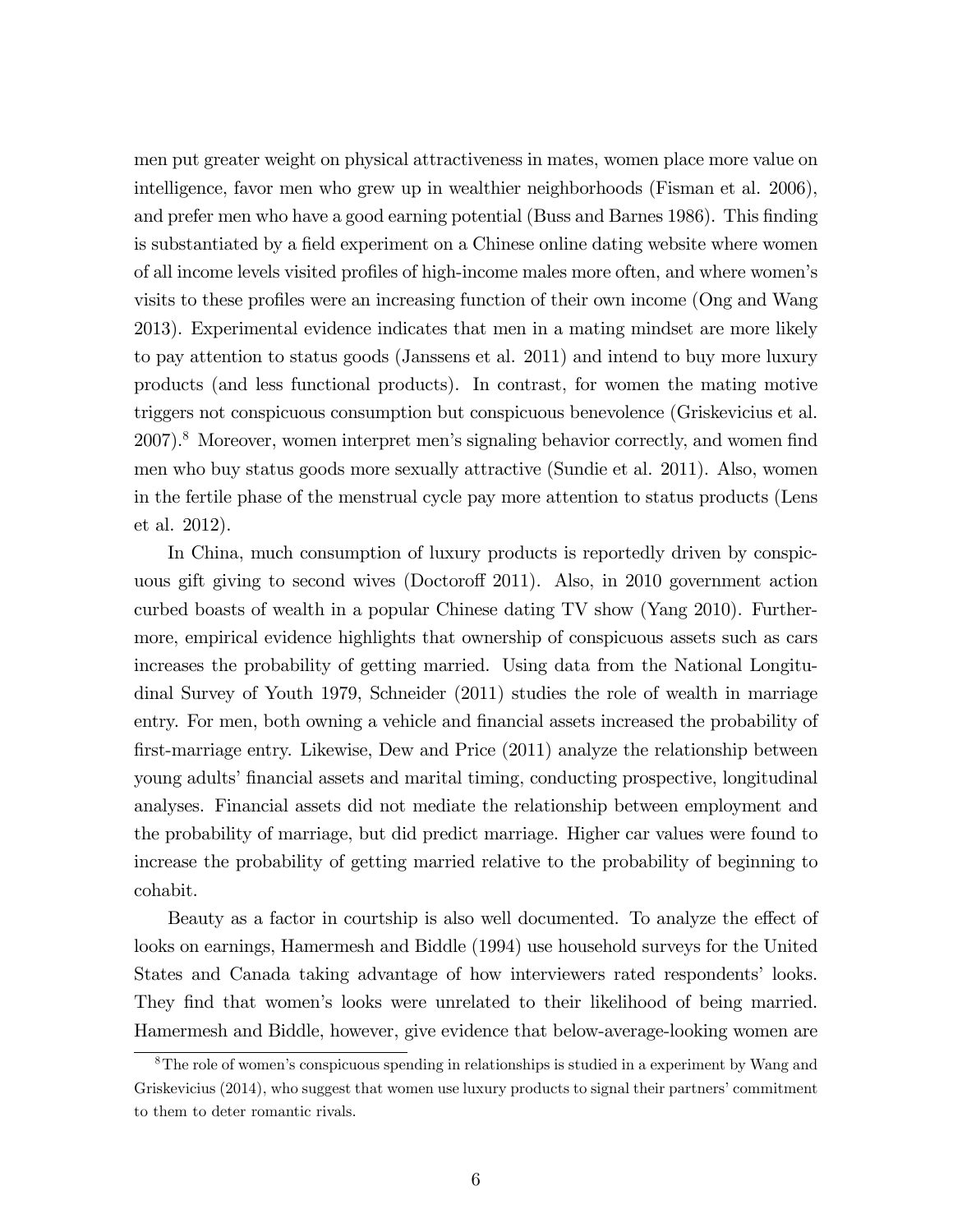disadvantaged in the labor market; they are also disadvantaged in the marriage market, as they get married to men with lower earnings abilities. In addition, Bereczkei et al. (1997) examine traits offered and demanded in lonely heart advertisements. With respect to the predictions derived from our model, two of their findings are particularly noteworthy. First, women who described themselves as physically attractive were more demanding, that is, more likely to require traits such as 'wealthy' and 'having private house' compared to women who did not describe themselves as physically attractive. Second, the financial and occupational status required in a new partner was increasing in the physical attractiveness the women offered. Similarly, a study of lonely heart advertisements finds that female advertisers offering physical attractiveness look for a larger number of traits in a potential partner compared to women not offering cues of physical attractiveness (Waynforth and Dunbar 1995).

With respect to age, Waynforth and Dunbar find that whereas men become more demanding with age, women become less demanding.<sup>9</sup> Alternatively, women may choose not to disclose their age in personal advertisements. Pawlowski and Dunbar (1999) conclude that these female advertisers try to present themselves as younger than they really are to be more demanding in what they look for in a prospective partner. Furthermore, consumption of conspicuous goods strongly decreases with age (Charles et al. 2009). An explanation suggested by our model is that women searching for a husband become less demanding as they age. Findings by Voland and Engel (1990) are in line with this argument. Using demographic data from historic parish registers to study the relationship between women's age at marriage and suitors' ownership of land, they find that the younger the women, the more likely she was to marry a well situated suitor. Voland and Engel interpret these findings as evidence that women followed an age-dependent mate selection maxim that read: "If you are young, be very choosy and marry only a high-quality mate. The older you become, the more you must reduce your standards concerning your marriage partner!" (Voland and Engel 1990, p.146).

## 3 Assumptions

We consider an unmarried woman who seeks a wealthy husband. We name her Brunhilde. Suppose she meets one potential partner. This candidate  $i$  would like to marry

 $9$ Bereczkei et al. (1997) find, however, that the proportion of women demanding traits associated with high wealth and high status does not differ across age groups.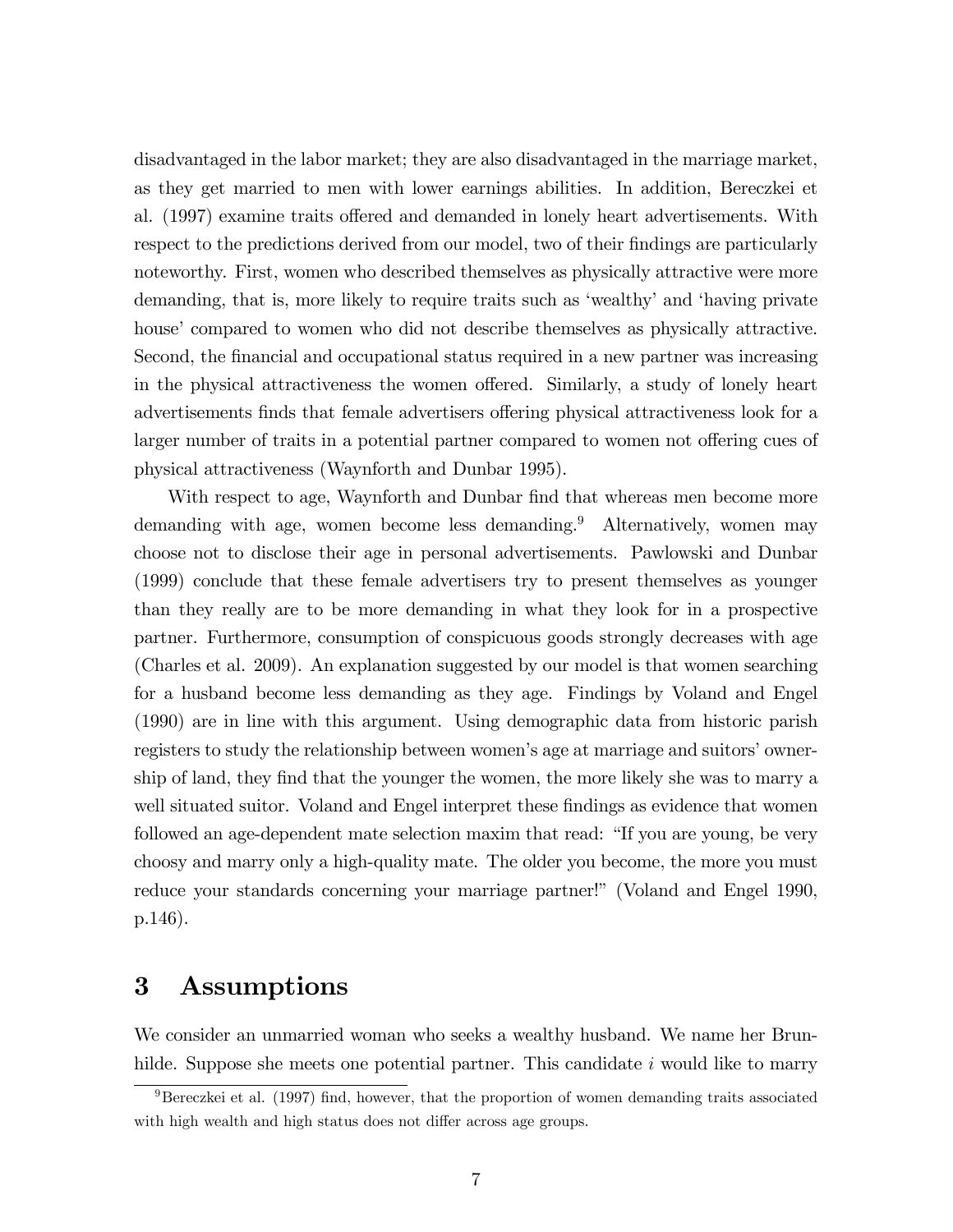Brunhilde. It is up to her to say yes or no. The candidate is drawn randomly from a given set of possible candidates. He has two sources of (lifetime) income. Income may be interpreted in a wide sense here and may include components that have a monetary equivalent, including aristocratic title, connectedness, a good family background, etc. Candidate iís total present value of lifetime income is

$$
x_i = m_i + n_i. \tag{1}
$$

The income component  $n_i$  is drawn independently from a uniform distribution on the unit interval [0, 1]. The income component  $m_i$  is a given non-negative number. The candidate knows both income components  $m_i$  and  $n_i$ . Brunhilde observes only one component,  $m_i$ , and knows the distribution from which the second component,  $n_i$ , is drawn. The support of  $n_i \in [0, 1]$  is a normalization, and the choice of a uniform distribution allows for closed-form solutions. Conceptually, it is clear how the analysis generalizes for a more general distribution of unobservable income and for different distributions of  $n_i$ .

A candidate can spend any amount  $c_i$  of his income  $x_i$  on a conspicuous activity, which we refer to as conspicuous or status consumption. What remains after conspicuous consumption is available for genuine consumption. If i's total income is  $x_i$ , then  $c_i \in [0, x_i]$  and genuine consumption is

$$
g_i = x_i - c_i. \tag{2}
$$

Candidates may face a liquidity constraint, which would somewhat qualify our results. In a first approach we assume that such a constraint is not binding. Before observing any characteristic or choice by a candidate, Brunhilde can offer a screening contract. This contract is denoted as a function

$$
p(c_i; m_i) : [0, \infty) \times [0, \infty) \to \{0, 1\}.
$$
 (3)

It states that Brunhilde will marry the candidate with probability  $p(c_i; m_i)$  if this candidate *i* has an observable income  $m_i$  and displays a status consumption of  $c_i$ . Brunhilde specifies such a probability as a function of  $c_i$  and  $m_i$ . Note that the acceptance probability can depend on the observable values  $c_i$  and  $m_i$  only, that  $m_i$  is exogenous, and that the the candidate chooses  $c_i$ . As seen from (3), we limit attention to deterministic screening functions:  $p(c_i; m_i) \in \{0, 1\}$ <sup>10</sup>

 $10B$  Brunhilde might improve on efficiency by making the acceptance probability increase smoothly with  $c_i$ . But a random acceptance choice need not be ex-post incentive compatible, and may need commitment, which is difficult to obtain in marriage markets.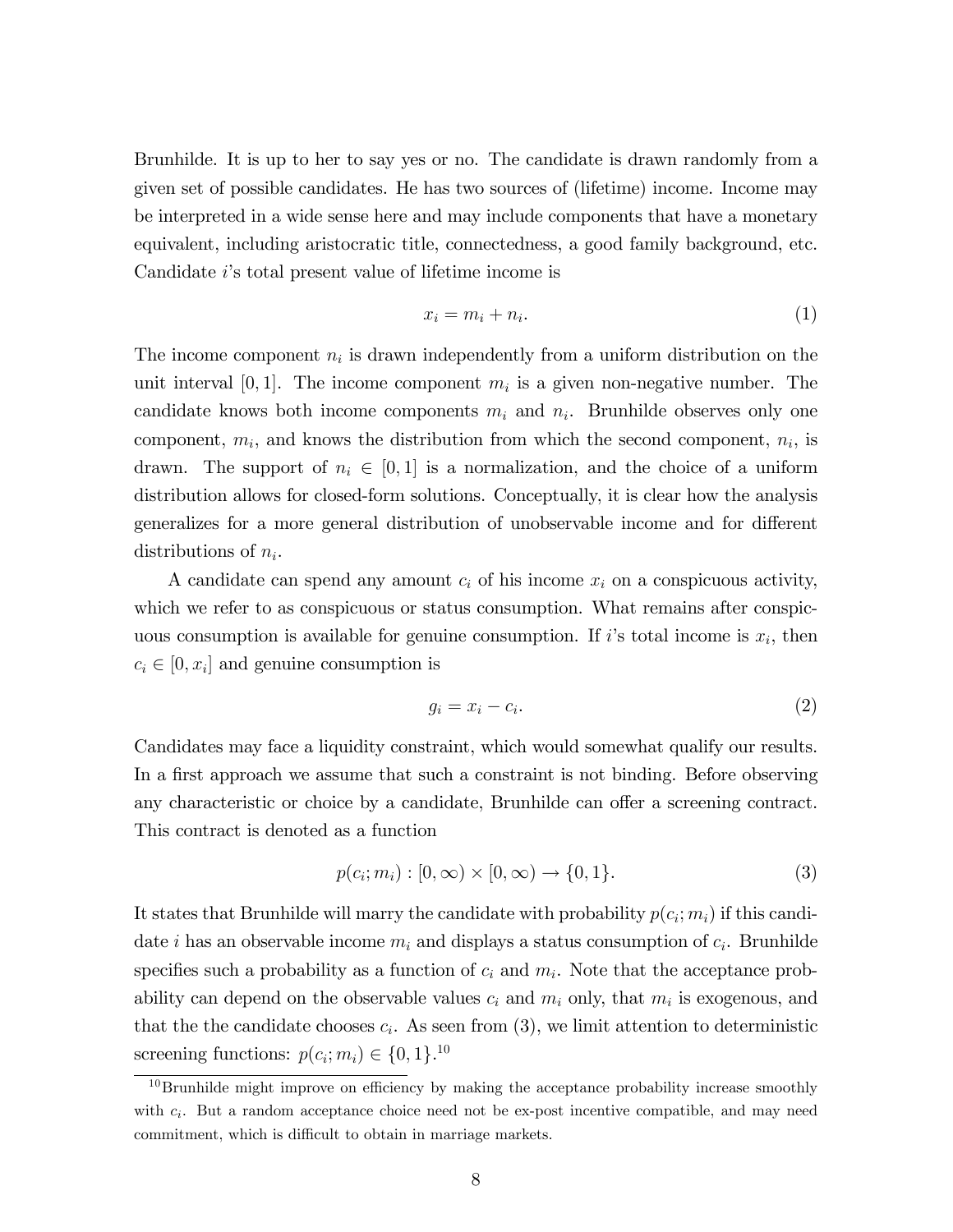To summarize the timing, first a candidate shows up. Nature chooses the candidate's characteristics  $m_i$  and  $n_i$  and the candidate observes these values. Second, Brunhilde announces the function  $p(c_i, m_i)$  to him. Third, she observes the candidate's income component  $m_i$ . The candidate faces the contract  $p(c_i; m_i)$  that applies to the observable income component of this candidate. Fourth, the candidate chooses  $c_i$ . Fifth, Brunhilde observes this  $c_i$  and behaves according to the screening contract she has offered. Sixth, if Brunhilde accepts the candidate, they marry and live together forever after. If Brunhilde rejects the candidate, he leaves and he and Brunhilde receive a default utility.

The cost to a candidate of conspicuous consumption  $c_i$  when his income is  $x_i =$  $m_i + n_i$  is

$$
C(c_i; x_i) = \frac{c_i}{x_i}.\tag{4}
$$

This cost function satisfies an important single crossing property: the cost for a given level of conspicuous consumption is higher for a person with a lower income.<sup>11</sup> Overall, a candidate's expected utility is

$$
ap(c_i; m_i) + x_i - \frac{c_i}{x_i}.
$$

Here  $a$  is the utility equivalent of the non-monetary benefit of marriage to Brunhilde.<sup>12</sup> This benefit occurs with probability  $p(c_i; m_i)$ . In turn, this probability is given by the screening contract, observable income, and conspicuous consumption. The candidate selection process is governed by Brunhilde. The candidate who is rejected can consume his income, but does not get a, thereby determining his default utility. It may, but need not, be thought of as the utility of remaining single and consuming his income on his own. Assume that the candidate under consideration has  $a > 0$ , ensuring that,

 $11\,\text{Brown}$  and Ruxton (2011) also assume this cost function in a signaling game in an evolutionary biology context.

 $12$ The non-material benefit from marriage is given, common knowledge, and identical for all candidates. It is also unaffected by their income. Experimental evidence, however, finds that men primed with a large sum of money adjust their mating strategy; that is, they increase their dating requirements – particularly for physical attractiveness (Yong and Li, 2012). Similarly, evidence from lonely heart advertisements suggests that men with more resources make higher demands about physical attractiveness (Bereczkei et al. 1997; Waynforth and Dunbar 1995). Therefore candidates who differ in income should also differ in their preference for Brunhilde. But as long as Brunhilde can freely observe a, the heterogeneity does not invalidate the analysis here. Relaxing these assumptions leads to a two-sided search and screening problem that we leave for future research.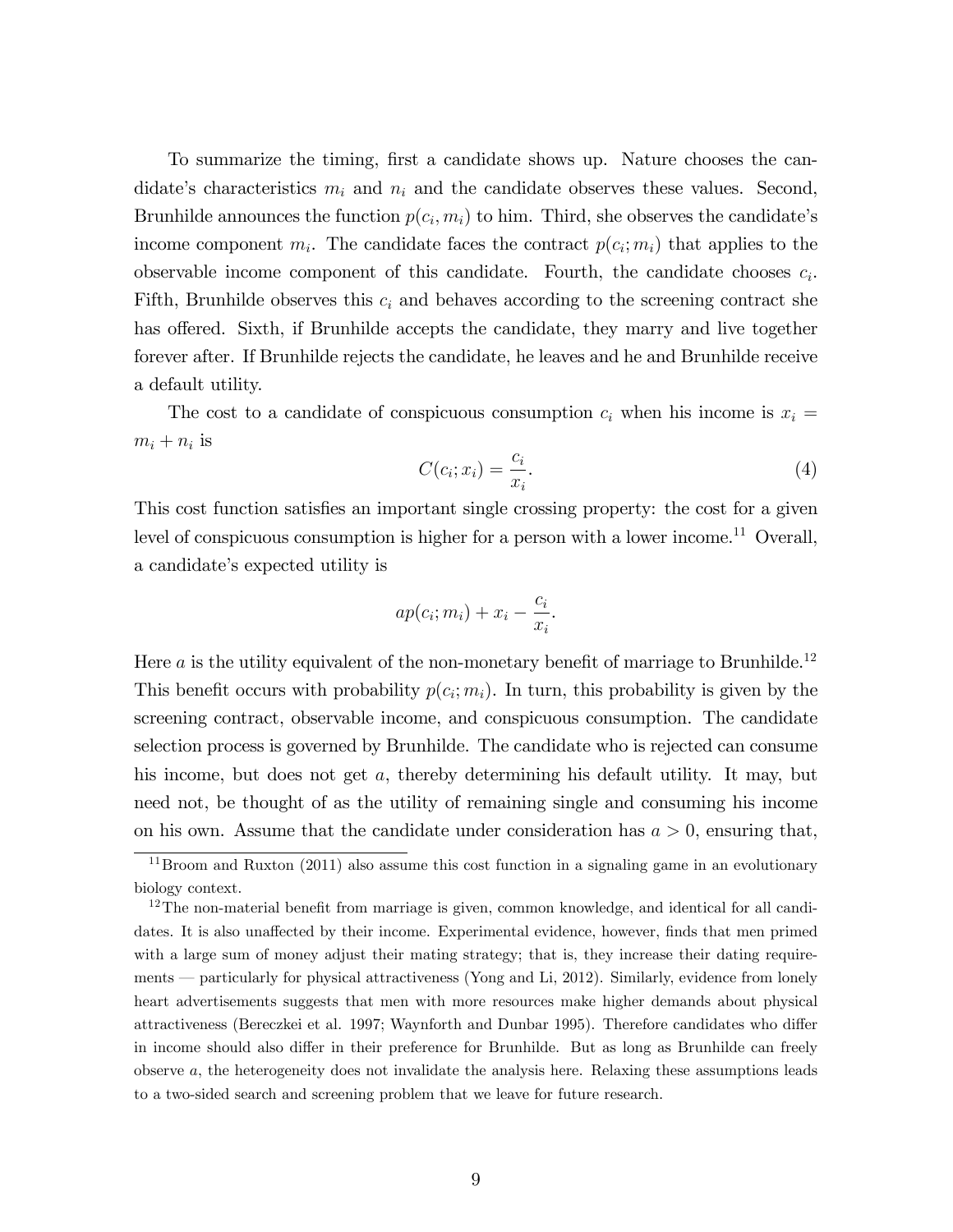ceteris paribus, he would benefit from marrying Brunhilde. In addition, assume that this a does not dominate all other considerations, or that

$$
a \in \left(0, \frac{1}{2\gamma}\right),\tag{5}
$$

where  $\gamma \in (0,1]$ ; the interpretation of  $\gamma$  and the significance of this condition are explained further below.

Turn now to Brunhildeís objective function. She wants a husband who makes a large contribution to family wealth. Several motives can drive this preference. Brunhilde may simply enjoy consumption. Another important motive that is prominent in much of the literature on marriage (see, e.g., Edlund 2006 for a review) is the desire to provide resources for raising children. Whatever the motive, Brunhildeís genuine consumption is defined as  $x_i - c_i$ <sup>13</sup> A candidate's conspicuous consumption may also benefit Brunhilde. The utility she attributes to  $c_i$  is typically smaller than its monetary amount  $c_i$ , and we assume it is  $(1 - \gamma)c_i$ , where  $\gamma \in (0, 1]$  is an exogenously given constant.<sup>14</sup> We may, for instance, think of expensive status goods given Brunhilde, who values each unit of the good only by  $1 - \gamma$ . Or Brunhilde may enjoy riding in the candidate's fancy sports car. Overall, Brunhilde's payoff from marrying a candidate with income  $x_i$  and conspicuous expenditure  $c_i$  is  $x_i - \gamma c_i$ .

Note that the screening costs affect both the candidate and Brunhilde, in contrast to the standard screening framework. A candidate always bears the screening costs imposed by conspicuous consumption described by (4). But also, Brunhilde dislikes high conspicuous consumption because it reduces what is left for joint genuine consumption or child raising.<sup>15</sup>

<sup>&</sup>lt;sup>13</sup>To obtain closed form solutions, we allow the cost of conspicuous consumption to enter into Brunhilde's and a candidate's payoffs asymmetrically. If, however, the very same cost function given in equation (4) also holds for Brunhilde, the comparative static results stated in Proposition 1 remain qualitatively unchanged.

<sup>&</sup>lt;sup>14</sup>Our model can also capture the two extreme cases where Brunhilde also bears the full screening costs ( $\gamma = 1$ ) and where Brunhilde bears no screening costs ( $\gamma = 0$ ). The analysis with no screening costs is at the end of section 3.

 $15$ We have a successful candidate's income become the joint consumption of the married couple; one interpretation is that these resources are used to raise children and children are a pure public good for both of them. In a more general consideration, a candidate's present value of income may yield a higher or lower utility to him if he marries than if he does not marry. To assume that it has the same effect on his utility is mainly for notational convenience. This income net of conspicuous consumption also affects Brunhilde's utility, and it may do so either more strongly or less strongly. This is fully accounted for in the analysis even though the monetary amount affects Brunhilde's payoff directly, as the results do not change if Brunhilde's payoff is scaled by an arbitrary positive factor.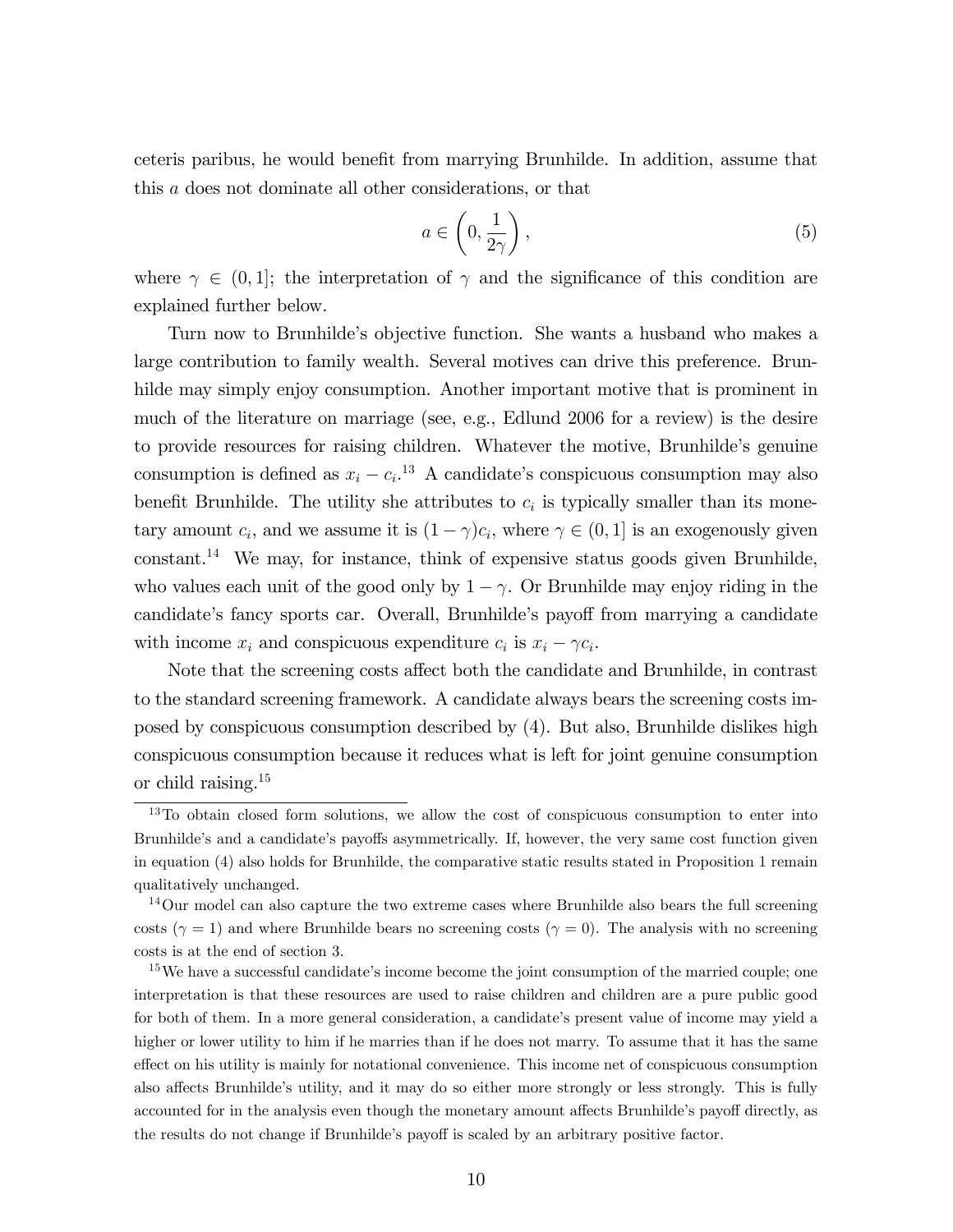If Brunhilde rejects the candidate, she receives her default utility  $v$ . This utility may be determined, for instance, by the quality and frequency of future candidates, and by her rate of time preference. For the moment, assume that  $v$  is exogenously given, and we determine the optimal screening contract for this exogenous  $v$ . We will discuss in section 4 how changes in v affect Brunhilde's behavior, how one could determine v endogenously in a dynamic framework with a sequence of candidates, and how  $v$  may change in a continuing search process.

Next, we describe the choice problem of candidate i with observable income  $m_i$  for a given screening function. We consider deterministic screening functions  $p(c_i; m_i)$ :  $[0,\infty) \times [0,\infty) \to \{0,1\}$  that map different choices of conspicuous consumption for a given  $m_i$  into acceptance probabilities  $p(c; m_i) \in \{0, 1\}$ . The consumption choice  $c_i$  by candidate i with income  $x_i$  (=  $m_i + n_i$ ) determines whether the candidate is accepted by Brunhilde and receives payoff

$$
x_i - \frac{c_i}{x_i} + a
$$

or stays unmarried and receives

$$
x_i - \frac{c_i}{x_i}.
$$

Among all  $c_i$  that yield  $p(c_i; m_i) = 0$ , the payoff maximizing choice is  $c_i = 0$ . Among all  $c_i$  that yield  $p(c_i; m_i) = 1$ , the payoff maximizing choice for the candidate is the smallest possible  $c_i$  that yields  $p(c_i; m_i) = 1$ . The candidate either chooses  $c_i = 0$  or else the smallest  $c_i$  that induces  $p(c_i; m_i) = 1$ . Denote this smallest consumption level by c. Note that, for any given  $c > 0$ , there is some critical total income x such that the candidate prefers  $c_i = c$  compared to  $c_i = 0$  if the total income  $x_i$  is at least equal to x, and prefers  $c_i = 0$  otherwise. This critical  $x(c)$  is

$$
x(c) = \frac{c}{a}.\tag{6}
$$

Brunhilde may screen the candidate using this condition. If she requires a given  $c > 0$ , then all candidates with  $x_i \geq x$  choose c; all others choose  $c_i = 0$ . Such behavior separates candidates according to their  $x_i$ . Note that it follows from (4) that  $x(c) = c/a$ ,  $x'(c) = 1/a > 0$  and  $x''(c) = 0$ . This completes the description of candidate i's behavior.

Brunhilde can unconditionally reject the candidate (formally, she can require an impossible  $c > m_i + 1$ , giving her a default payoff of v. Brunhilde can also leave the option to screen unused and just marry the candidate. She then has the expected benefit  $m_i + E[n_i] = m_i + \frac{1}{2}$  $\frac{1}{2}$ . Lastly, if Brunhilde actively screens, the relationship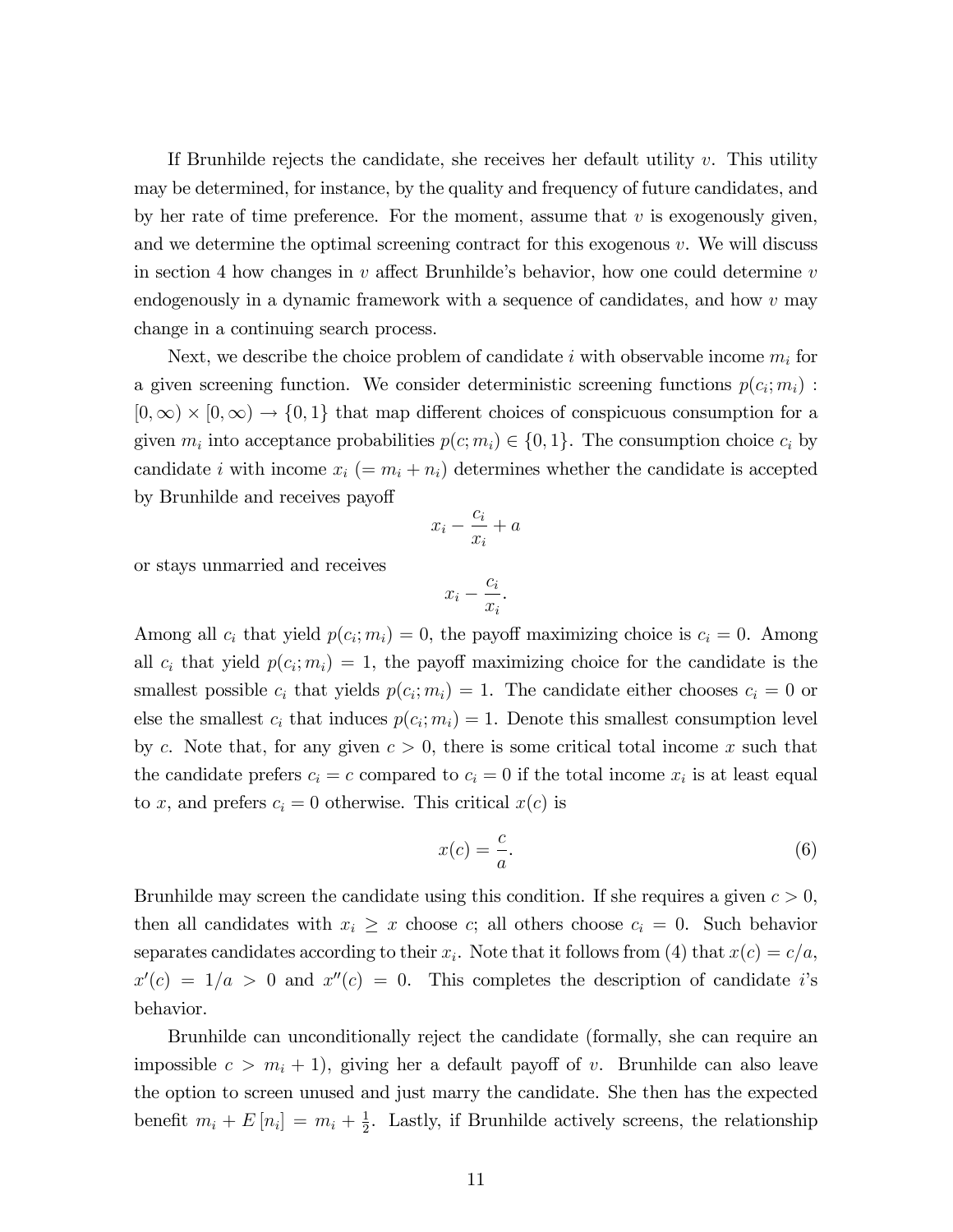$x(c)$  as in (6) that governs the candidate's choice as a function of total income becomes relevant. Proposition 1 addresses this option.

**Proposition 1** Let condition (5) hold. If Brunhilde chooses an active deterministic screening mechanism  $p(x_i; m_i)$ , then she marries candidate i if he chooses

$$
c(m_i) = a \frac{v - \gamma a(m_i + 1)}{1 - 2\gamma a} \tag{7}
$$

and rejects him otherwise. This strategy implies that in equilibrium she marries the candidate if and only if his full income is  $x_i \geq \frac{1}{a}$  $\frac{1}{a}c(m_i)$ . Within the range in which active screening occurs, the level of conspicuous consumption and the threshold level of total income that is sufficient for acceptance monotonically decrease in the observed income component  $m_i$ . And, for a given observed income  $m_i$ , conspicuous consumption increases in the default payoff  $v$ .

Proof. If Brunhilde actively screens, then she maximizes

$$
w_s(x, m_i) = (x(c) - m_i)v + \int_{x(c)}^{m_i+1} (z - \gamma c) dz
$$
 (8)

by a choice of c (or, equivalently, by a choice of x). The first-order condition for a local maximum of  $w_s$  is

$$
\frac{\partial w_s}{\partial x} = v - x + 2\gamma ax - \gamma am_i - \gamma a = 0.
$$
\n(9)

Note further that

$$
\frac{\partial^2 w_s}{(\partial x)^2} = -(1 - 2\gamma a). \tag{10}
$$

Hence, the function  $w_s$  is concave for  $a \leq 1/(2\gamma)$ . This is where (5) is used. If  $a < 1/(2\gamma)$ , the optimal choice by Brunhilde is either the x solving (9) and is a screening optimum, or a corner solution, in which case no screening occurs. Solving (9) for x and using the equality  $x(c(m_i)) = \frac{1}{a}c(m_i)$  by (6) yields the value in (7).

The comparative static results follow directly from  $(7)$  and by  $(6)$ :

$$
\frac{\partial x(c(m_i))}{\partial m_i} = -\frac{\gamma a}{1 - 2\gamma a} < 0
$$
\n
$$
\frac{\partial x(c(m_i))}{\partial v} = \frac{1}{1 - 2\gamma a} > 0.
$$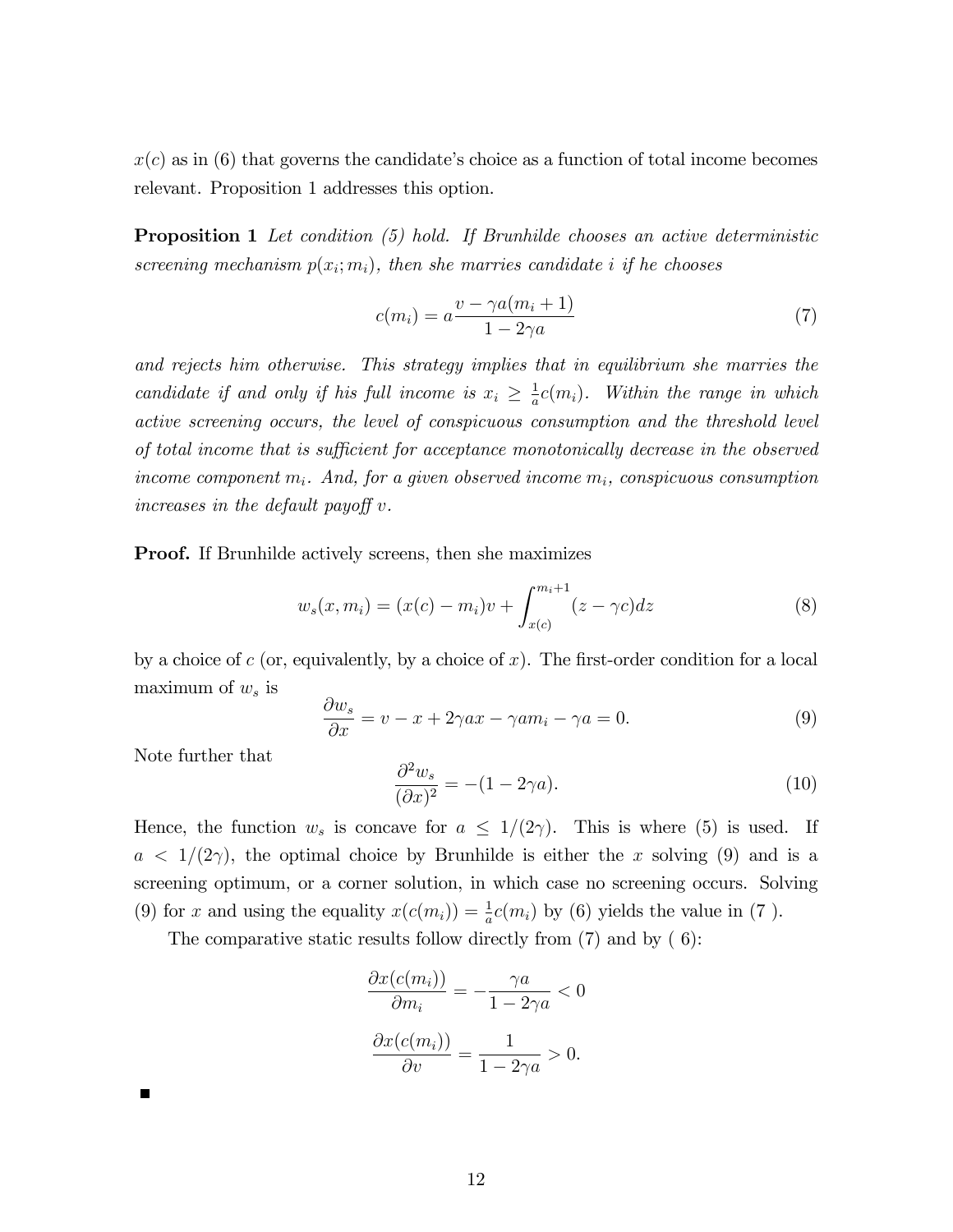In (9) the optimal choice of  $c(m_i)$  just balances the marginal disadvantage and the marginal benefit for Brunhilde. The characterization (7) implies that,

$$
v > x(c(m_i)) - \gamma c(m_i). \tag{11}
$$

This inequality has an interesting consequence. Brunhilde accepts a candidate who spends  $c(m_i)$  on conspicuous consumption, generating a pool of candidates characterized by a range of possible incomes: any candidate with  $x_i \in [x(c(m_i)), m_i + 1]$  is accepted. When choosing, she cannot observe a candidate's income. Hence, this pool of candidates who would be accepted includes candidates who provide her with a lower marriage utility than her fallback utility  $v$  from continuing the search as is shown by (11). She could avoid accepting such candidates and exclude them from the pool. She could do this by choosing a c higher than  $c(m_i)$ , further increasing the critical income  $x(c(m_i))$ , making it undesirable for a candidate with an income at  $x(c(m_i))$  or slightly above it to choose the required level of conspicuous consumption that would lead to acceptance. Such a strategy, however, would not be optimal for Brunhilde. Intuitively, by admitting such inferior candidates to the pool, she lowers the required level of status consumption  $c(m_i)$ , admitting low-income candidates to the pool of candidates who are eventually accepted. But it also gives her some benefit, reducing her utility loss  $\gamma c(m_i)$ from the wasteful conspicuous consumption made by any candidate she accepts.

In a standard screening framework Brunhilde would bear none of the costs of the signal; that is, she would get  $x_i$ , rather than  $x_i - \gamma c(m_i)$  from a candidate who produces the signal and whom she accepts. But because Brunhilde bears some of the cost of conspicuous consumption,  $x(c(m_i))$  differs from the reservation utility v.

Note that Brunhilde's strategy to choose according to  $(11)$  is time consistent. Up to the time when Brunhilde and the successful candidate marry, Brunhilde behaves optimally using all information available to her.<sup>16</sup> She could have chosen a smaller pool of acceptable candidates, simply by increasing c above  $c(m_i)$ , but such an increase would not maximize her utility. Note also that the deviation (11) does not result from risk aversion by Brunhilde, as her payoff has consciously been chosen to be linear in income, but it is an outcome of conspicuous consumption being costly for Brunhilde.

Figure 1 illustrates the problem for a given  $v$  and a given  $m_i$ . For a given cut-off level x, Brunhilde's payoff consists of the sum of the two shaded areas, ABCF of area

<sup>&</sup>lt;sup>16</sup>We rule out divorce as an option here. If true income were revealed immediately after marriage and Brunhilde could costlessly divorce from a husband who turns out to have low income, divorce would, in this extreme case, resolve the information problem and lead to different outcomes.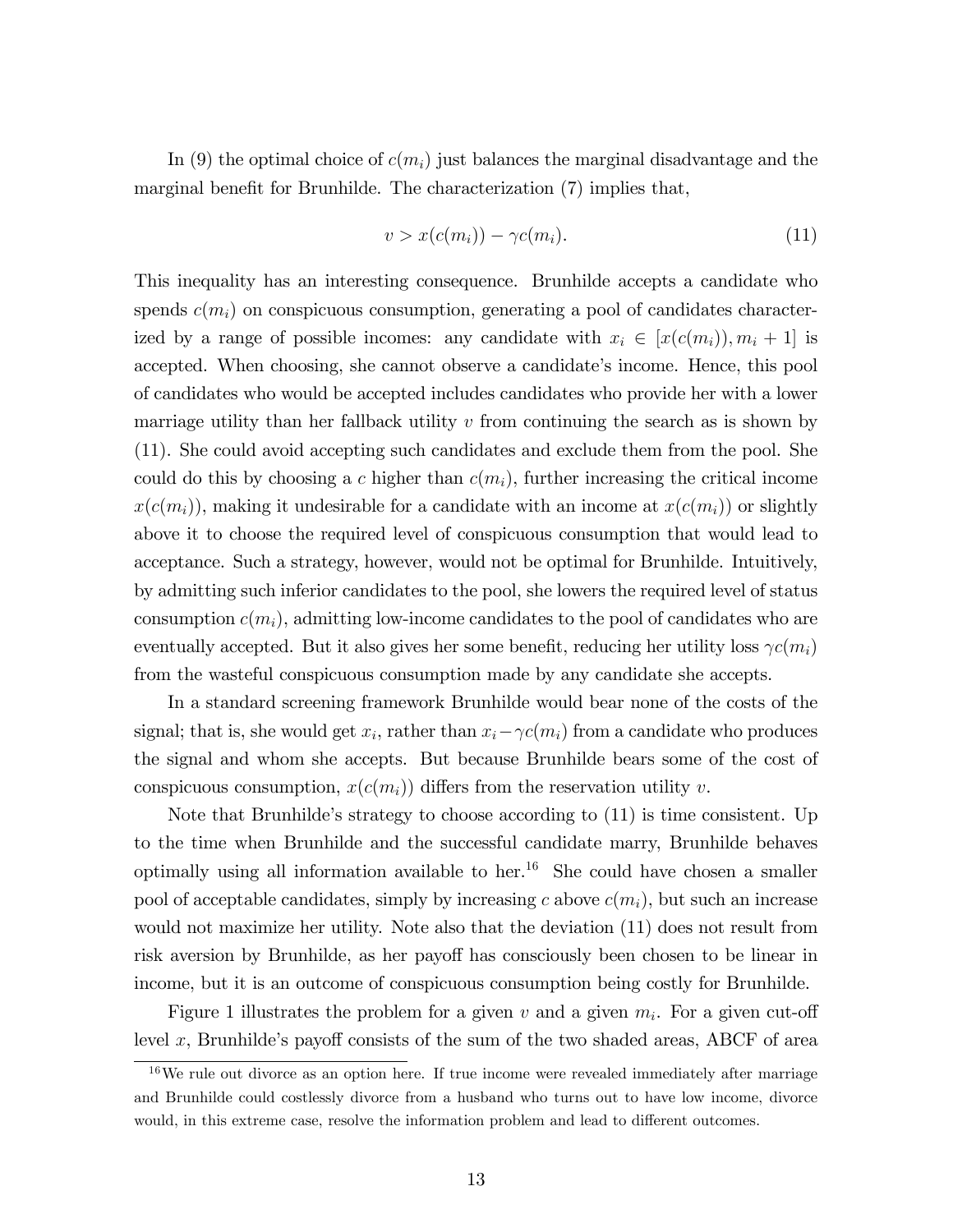

Figure 1: Brunhilde's payoff for a given v and  $m_i$ 

 $v(x-m_i)$ , and EDGI, which equals the integral in (8). It is equal to the expected income of the candidate for  $x_i > x$ , net of the area EIJF, or  $[(m_i+1)-x]\gamma a$ . This area measures the cost to Brunhilde of the candidate's spending on conspicuous consumption. It is this area that makes Brunhilde's problem differ from a standard screening problem in which she would simply choose a cut-off of  $x = v$ . The solution here converges to this solution for  $\gamma a \to 0$ . Figure 1 can also illustrate the effect of a marginal change in x. An increase in  $x$  by one marginal unit increases the cost to Brunhilde of the candidate's conspicuous consumption by  $\gamma a[(m_i + 1) - x]dx$ . Brunhilde's gain from this increase in x is measured by  $[(v-x)+\gamma ax]dx$ . Equating the marginal cost and the marginal benefit yields the first-order condition  $(9)$ .

Proposition 1 characterizes conspicuous consumption if Brunhilde actively screens. The level of conspicuous consumption she requires declines with the candidate's observable income. This pattern is consistent with the notion described in the introduction about 'old money.' If the candidate has a rich family background, an aristocratic title, or other observable characteristics that have a positive monetary equivalent, the candidate needs less conspicuous consumption to make Brunhilde marry him. Further, ëold moneyícandidates need less wealth on average in the equilibrium to be acceptable to Brunhilde. The threshold level of total income that is acceptable for her in the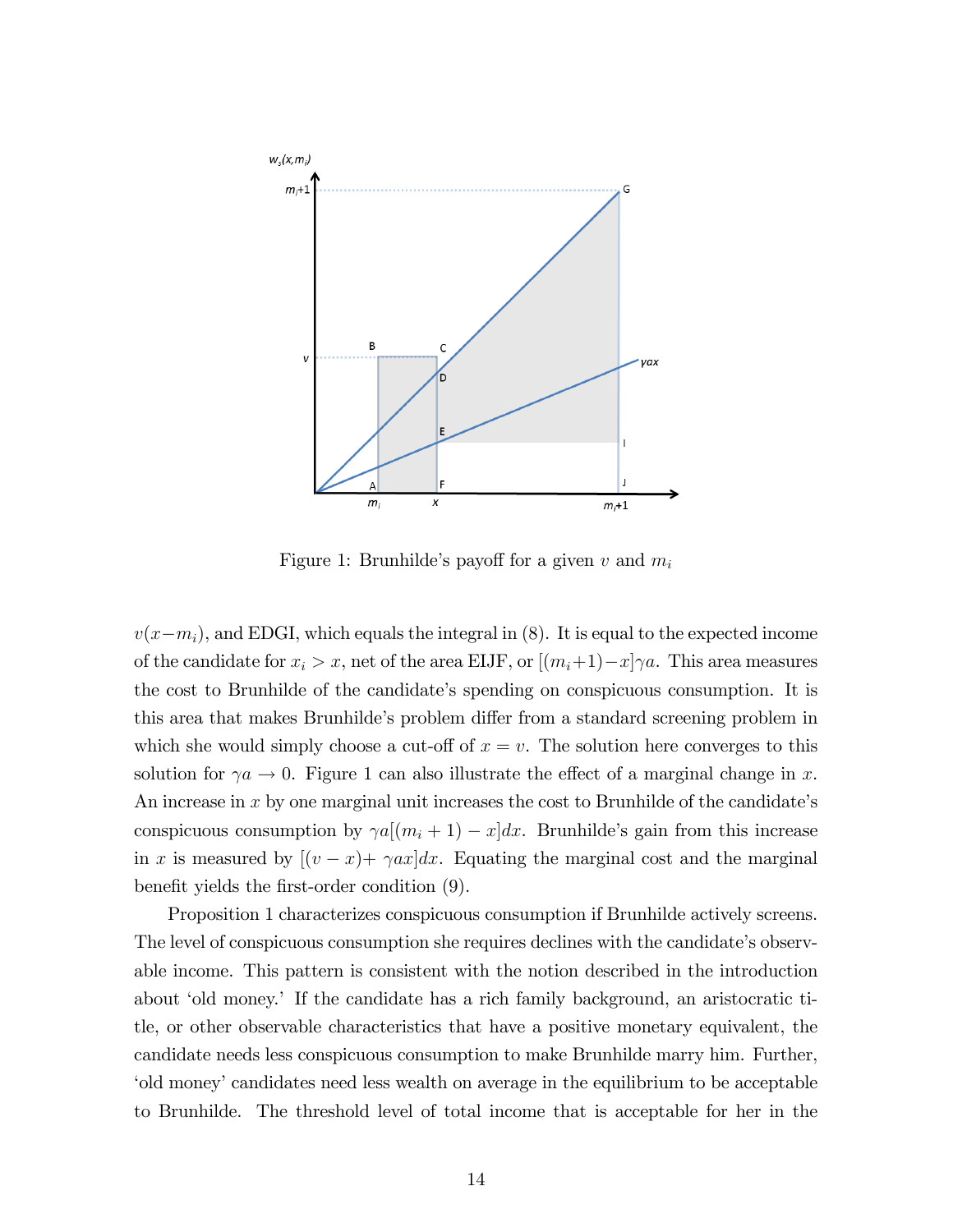equilibrium is lower for 'old money' than for the 'nouveaux riches.' So, in comparison, the ënouveaux richesí face two disadvantages in the marriage market. They have to spend more on conspicuous consumption to provide the right signal, and they need to be richer on average to be successful, compared to 'old money' candidates.

So far, we characterized the optimal active screening mechanism under the condition that it is optimal for Brunhilde to set a positive, but not prohibitive, threshold. Next, we explore alternatives to her active screening mechanism. If Brunhilde has a very high default utility  $v$  and observes the candidate's  $m_i$ , any screening may be a hopeless exercise. A sufficient, but not a necessary condition for no screening is that  $v > m_i + \max\{n_i\} = m_i + 1$ , as the condition implies that the default payoff is higher than the payoff from marrying the best possible type of candidate. Also, if  $v$  is very small and  $m_i$  is sufficiently large, for instance,  $m_i > v$ , then it becomes a dominant strategy to accept the candidate and ask for  $c = 0$ , to minimize the conspicuous consumption cost. Again, this condition is only sufficient. In general, which of the three strategies (active screening, outright rejection, and outright acceptance) is best depends on the parameters of the model.

Here we provide some characterization. Recall that Brunhilde has three potentially optimal options: outright reject, outright accept with  $c = 0$ , and actively screen with  $c(m_i)$ . The maximal payoffs for these three choices are given by

$$
w_r(v, m_i) = v,
$$
  
\n
$$
w_a(v, m_i) = m_i + (1/2),
$$
  
\n
$$
w_s(v, m_i) = \max_x \left[ (x - m_i)v + \int_x^{m_i + 1} (z - \gamma xa) dz \right].
$$

We can now study Brunhilde's optimal choice as a function of  $m_i$  and v. The optimal choices for different regions are identified in Figure 2.

H1: outright rejection versus active screening: Rejecting the candidate with observed income component  $m_i$  independent of his conspicuous consumption is (weakly) superior to active screening if

$$
v \ge (x - m_i)v + \int_x^{m_i + 1} (z - \gamma xa) dz,
$$
\n(12)

for all possible cutoffs  $x < m<sub>i</sub> + 1$ . This condition can be rewritten after rearranging, integrating, and dividing by  $(m + 1 - x)$  as

$$
v \ge \frac{m_i + 1 + x}{2} - \gamma ax. \tag{13}
$$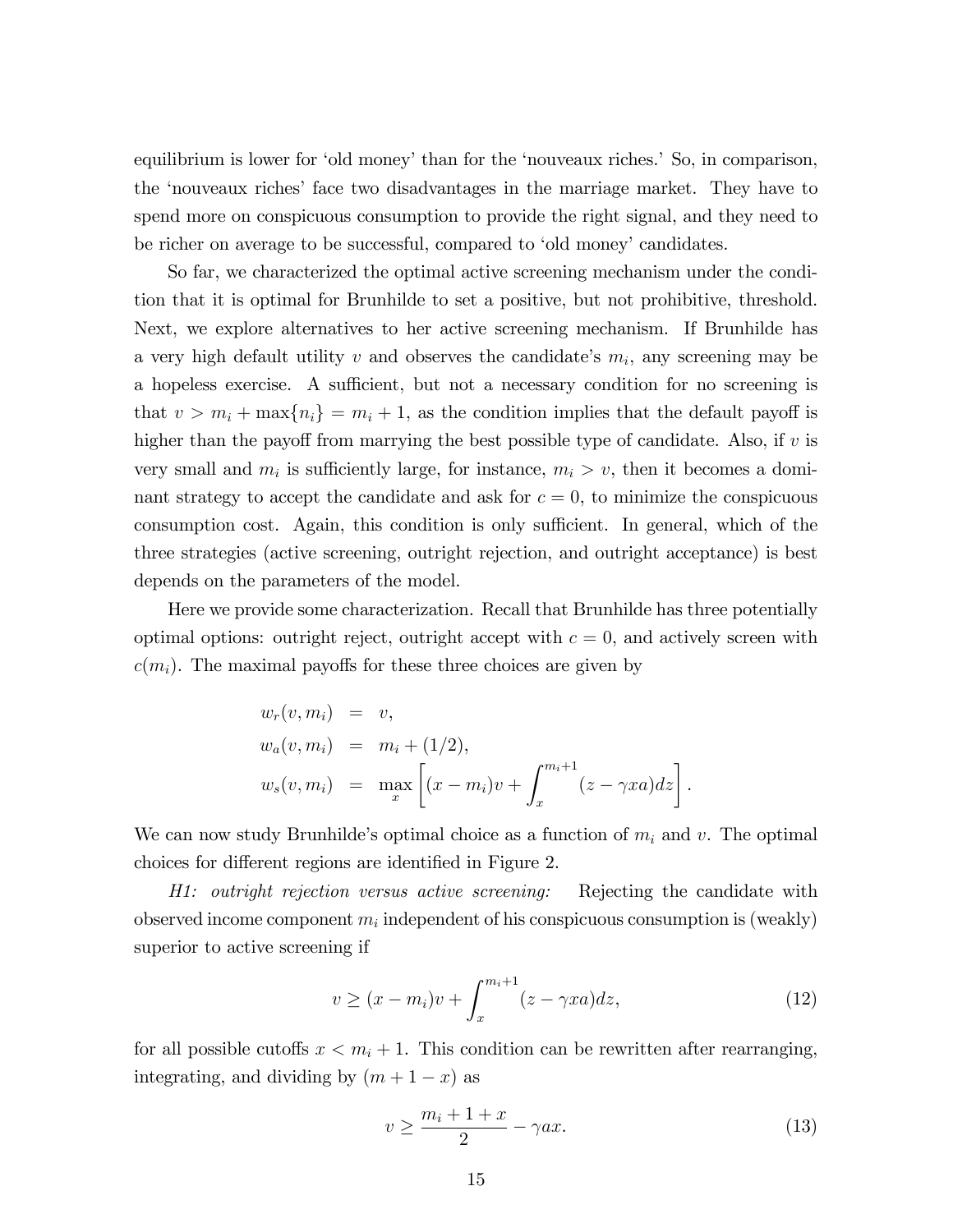

Figure 2: Brunhilde's strategy for a given  $m_i$ 

Making use of  $\gamma a < 1/2$  by (5), the right-hand side in (13) strictly increases in x and attains a maximum at  $x = m_i + 1$ . Hence, for (12) to be satisfied for all possible x, v must be greater than  $(m_i+1)(1-\gamma a)$ . This defines a hyperplane  $H_1$  in the  $v-m_i$ -space for which the payoff-maximizing active-screening mechanism yields the same payoff as outright rejection of the candidate:

$$
H_1: v = (m_i + 1)(1 - \gamma a).
$$

It shows that the critical level of  $m_i$  increases with Brunhilde's default utility  $v$ , and also increases with the cost of conspicuous consumption, which in turn increases with  $\gamma$ and/or a. Also, the line divides the  $v-m_i$ -space into a range with  $w_r > w_s$  (upper-left) and with  $w_r < w_s$  (lower-right).

 $H_2$ : outright rejection versus outright acceptance: A second hyperplane is drawn in Figure 2. It shows the combinations  $(v, m_i)$  for which  $w_a = w_r$ , or

$$
H_2: v = m_i + (1/2).
$$

This hyperplane separates all combinations  $(v, m_i)$  for which  $w_r > w_a$  (upper-left) from those with  $w_r < w_a$  (lower-right). The two hyperplanes  $H_1$  and  $H_2$  intersect for

$$
m_i = \frac{1 - 2\gamma a}{2\gamma a} > 0,
$$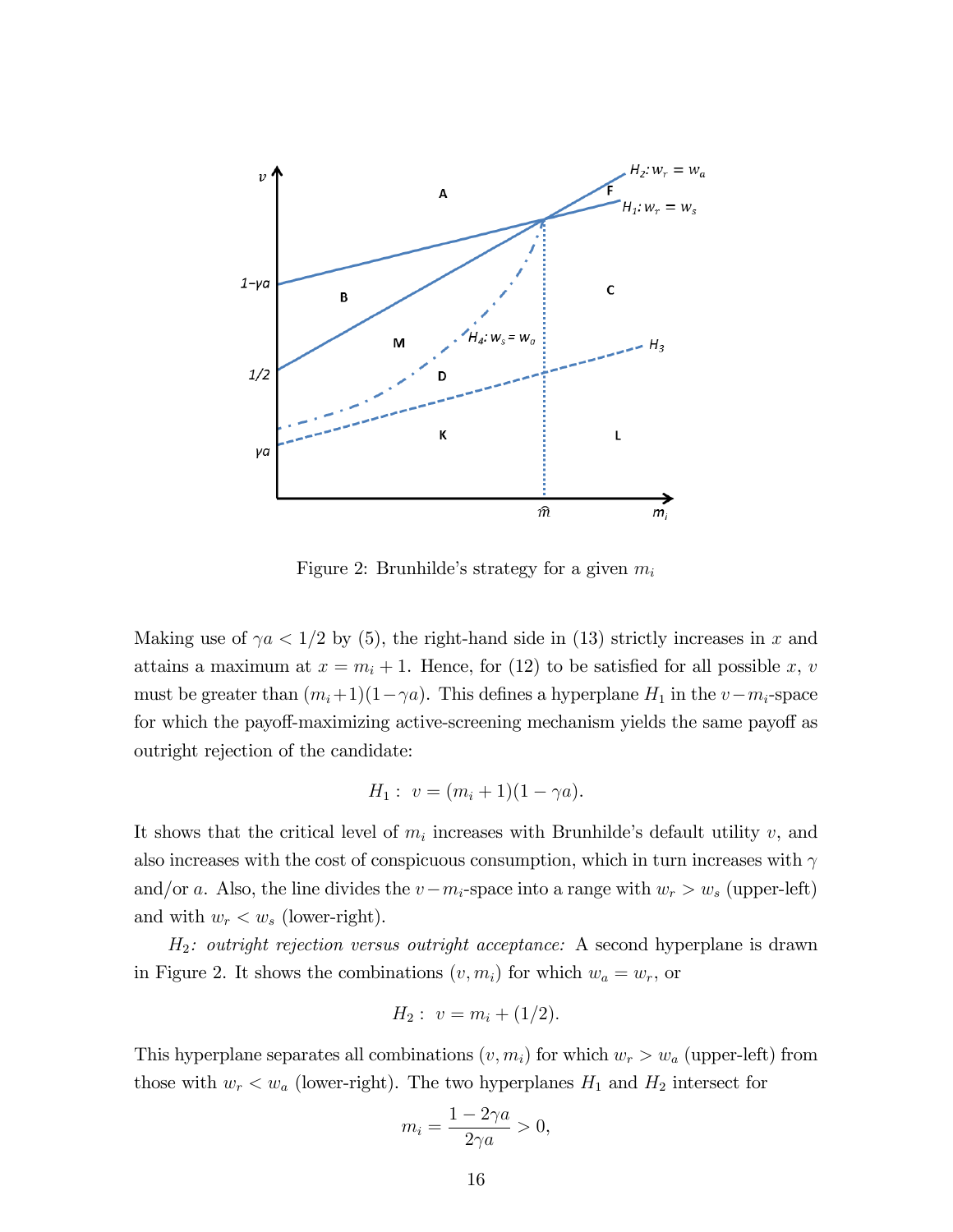and this value  $m_i \equiv \hat{m}$  may, but need not, be smaller than 1. At the intersection, Brunhilde is indifferent among all three alternatives:  $w_s(v(\hat{m}), \hat{m}) = w_r(v(\hat{m}), \hat{m}) =$  $w_a(v(\hat{m}), \hat{m})$  holds.

 $H_3$ : outright acceptance better than any active screening contract: To limit further the area of possible active screening, note that active screening is strictly dominated by outright acceptance for all  $(v, m_i)$  for which  $x(c(m_i)) \leq m_i$ . This condition yields a further hyperplane  $H_3$ , which determines the combinations v and  $m_i$  for which  $x(c(m_i)) = m_i$ :

$$
H_3: v = m_i(1 - \gamma a) + \gamma a.
$$

For all combinations below this line active screening is inferior to outright acceptance. Unlike  $H_1$  and  $H_2$ , however, this line only provides a sufficient condition. Active screening does not dominate outright acceptance for all points above this line.

Hyperplanes  $H_1$ ,  $H_2$ ,  $H_3$  and the vertical line through  $(v(\hat{m}), \hat{m})$  span seven regions  $A, B, C, D, F, K$ , and L, for which the following partial order is established. For A Brunhilde chooses outright rejection, as this dominates active screening and outright acceptance. For F Brunhilde chooses outright acceptance, as  $w_s \, \langle w_r \rangle$  and  $w_r \, \langle$  $w_a$  in this region. For regions  $B, C, D, K$  and L Brunhilde will not choose outright rejection. Whether active screening or outright acceptance yields a higher payoff needs to be considered more closely. A necessary condition for active screening not to be dominated by outright acceptance with  $c = 0$  is that  $(v, m_i)$  lies to the upper-left of  $H_3$ . Accordingly, outright acceptance with  $c = 0$  occurs in regions K and L.

So we turn to regions B, C, and D. Consider some  $\widetilde{m}_i > \hat{m}$  and start at the point  $(H_1(\widetilde{m}_i), \widetilde{m}_i)$  vertically above  $\widetilde{m}_i$  on  $H_1$ . A reduction in v leaves  $w_a$  unchanged. But it reduces  $w_s$ , as

$$
\frac{dw_s}{dv} = x - m_i > 0,\t\t(14)
$$

where  $\frac{\partial w_s}{\partial x}$  $\frac{\partial x}{\partial v} = 0$  holds due to the envelope theorem. The inequality  $x - m_i > 0$  always holds in an active screening equilibrium above  $H_3$ . The condition (14) shows that if v is decreasing between  $H_1$  and  $H_3$ , then  $w_s$  is strictly monotonically decreasing. For  $m_i > \hat{m}$ , consider the point  $(H_1(\tilde{m}_i), \tilde{m}_i)$  vertically above  $\tilde{m}_i$  on  $H_1$ . Consider a decrease in v starting from this point. At this point,  $w_s = H_1(\tilde{m}_i) = w_r < w_a$ . A decrease in v further reduces  $w_s$ , but keeps  $w_a$  constant. Accordingly,  $w_s < w_a$  for all combinations  $(v, m_i) \in C$ , establishing that Brunhilde chooses outright acceptance with  $c = 0$  for combinations of  $(v, m_i)$  in C. For  $m_i \in [0, \hat{m})$ , consider again the point  $(H_1(\tilde{m}_i), \tilde{m}_i)$ vertically above  $\widetilde{m}_i$  on  $H_1$ . Consider a decrease in v starting from this point. At this point,  $w_s = w_r = H_1(\widetilde{m}_i) > w_a$ . A decrease in v decreases  $w_s$ , but keeps  $w_a$  constant.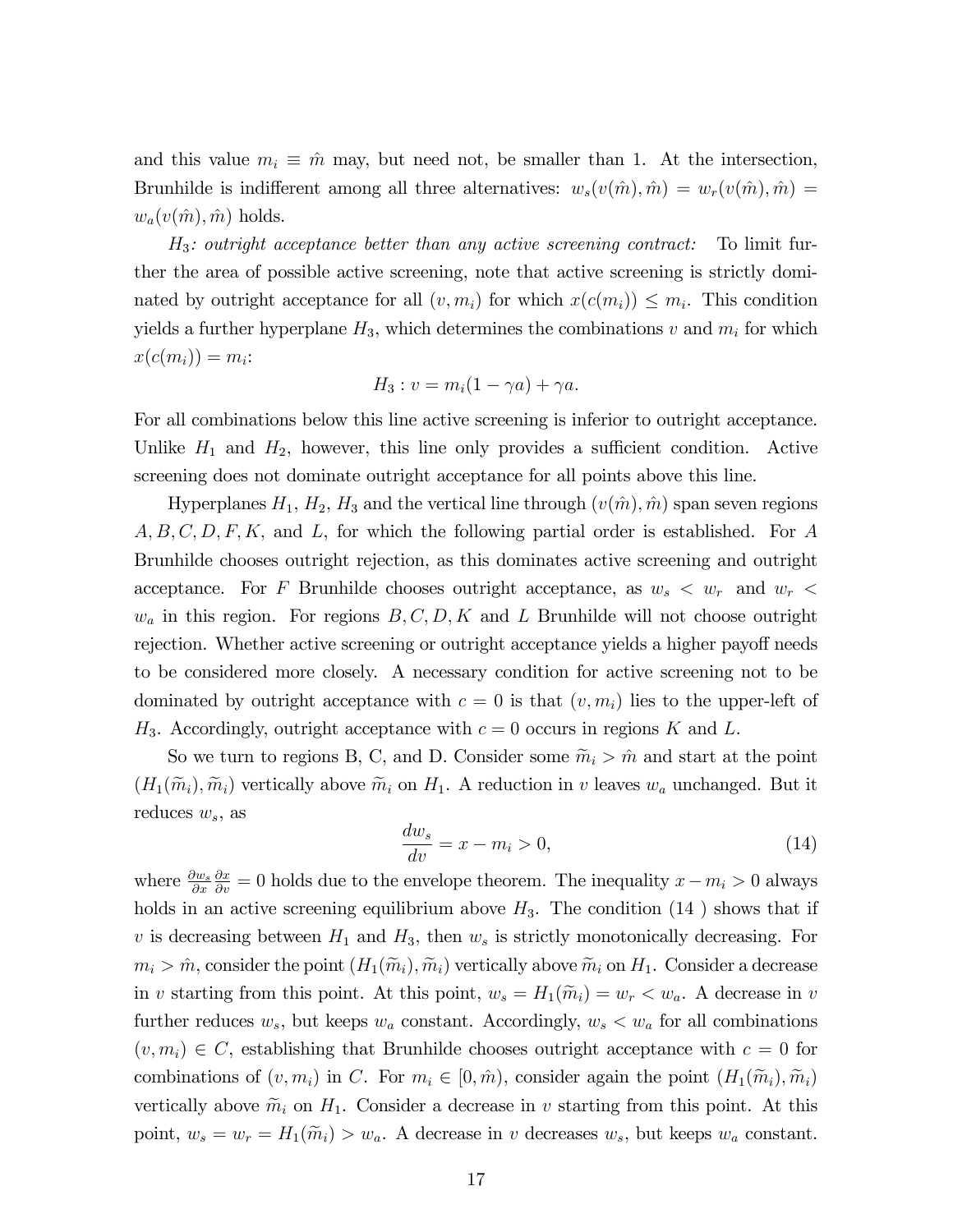A decrease in v reduces  $w_s - w_a$ . Once we reach  $H_2(\widetilde{m}_i)$ , we know that  $w_s > w_r$  at this point (we are below  $H_1$ ). Moreover, we know that  $w_r = w_a$  at this point (which lies on  $H_2$ ). Accordingly,  $w_s > w_a$ , implying that Brunhilde will use active screening for all combinations  $(v, m_i) \in B$ . If, for given  $m_i$ , v is further decreased below  $H_2(m_1)$ , then  $w_s$  decreases further and eventually falls below  $w_a$ . For instance, for  $v = H_3(\tilde{m}_i)$ Brunhilde has a dominant strategy of accepting with  $c = 0$ . By monotonicity and the intermediate-value theorem, there is exactly one v such that  $w_s = w_a$ . By this principle, we can construct a critical level of v for every  $m_i \in [0, \hat{m})$ . These critical levels yield a fourth hyperplane  $H_4$ . All points between  $H_1$  and  $H_4$  describe combinations of  $(v, m_i)$ for which Brunhilde uses active screening; for all combinations below  $H_4$  she chooses outright acceptance with  $c = 0$ .

Lastly, we can show that  $H_4$ , which separates the range  $w_s > w_a$  from  $w_s < w_a$ , has a positive slope. Note that  $w_a$  is invariant for changes in  $v$ , but increases with  $m_i$ . As  $H_4$  is an indifference surface with  $w_a = w_s$ , for a proof that its slope is indeed positive we consider the slope of this locus. Using the envelope theorem again and solving  $(x - m_i)dv + (-v + m_i + 1 - \gamma ax - 1)dm_i = 0$  for this slope yields

$$
\frac{dv}{dm_i} = -\frac{m_i - \gamma ax - v}{x - m_i}.\tag{15}
$$

As  $x(c(m_i))$  must be greater than  $m_i$  for active screening not to be strictly dominated by outright acceptance, the denominator is positive. Further,  $m_i - \gamma a x - v < x - \gamma a x - v <$ 0 as it was shown earlier that  $v > x - \gamma c(m_i)$ . Hence, the slope (15) is positive for all  $m_i$  in the relevant range.

These considerations are summarized by

**Proposition 2** Brunhilde outrightly rejects candidates in region A. She accepts any candidate and requires  $c = 0$  in regions  $F, C, D, K, L$ . She applies the optimal active screening contract in regions B and M.

Figure 2 illustrates Brunhilde's trade-offs based on the parametric version of her problem. We used this parametric form to allow for some analytic solutions, but the comparative static results indicate what would happen in a more abstract framework. More generally, Brunhilde's behavior depends on how much the candidate desires to marry her (captured by  $a$ ), the nature of conspicuous consumption (captured by the candidate's cost of conspicuous consumption and by  $\gamma$ , and on factors determining the candidateís and Brunhildeís default utilities. Brunhildeís optimal choice also depends on the distribution of  $n_i$  in comparison to the size of  $m_i$ . The characterization of the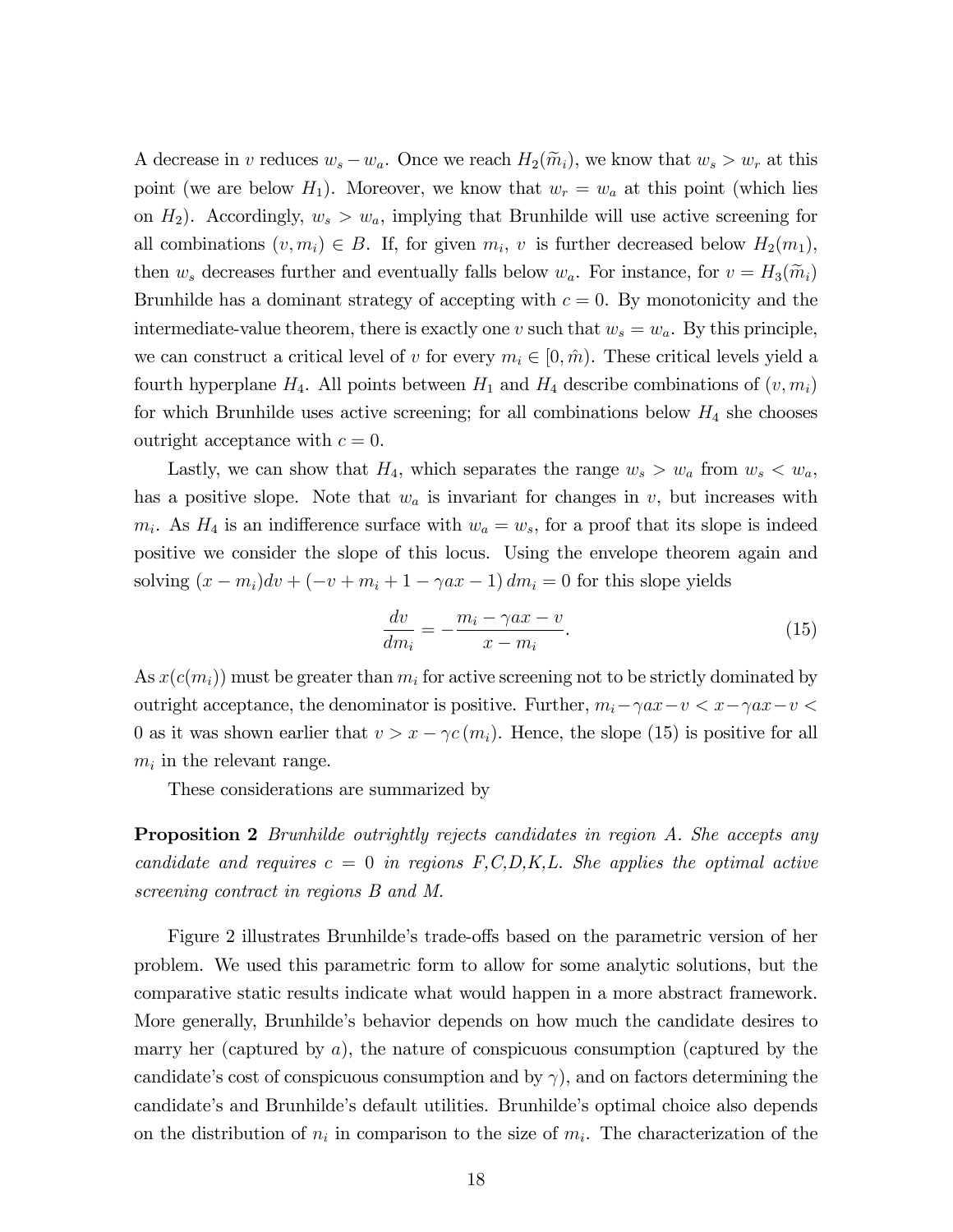equilibrium solutions for the parametric case in Propositions 1 and 2 is indicative, however, of more general cases. Whether  $m_i$  is sufficiently large for outright marriage, or whether Brunhilde outrightly rejects the candidate, will depend on a comparison between her default utility and the upward potential, i.e., the range of  $n_i$ , and on the screening costs in an equilibrium with active screening. The screening costs very much depend on the size of  $\gamma a$ . Also, for a sufficiently large  $m_i$  and a sufficiently narrow range for the distribution of  $n_i$ , it is likely that Brunhilde prefers a contract that accepts the candidate if the candidate chooses  $c_i = 0$ .

We can also consider Brunhilde's strategy for a sufficiently small and for a sufficiently large marriage premium  $a$ . Several factors may affect the size of  $a$ . On the macro-level, the shares of males and females in the population may be unbalanced.<sup>17</sup> On the micro-level the value attributed to marrying Brunhilde may depend on her beauty or character. When  $a \to 0$ , Brunhilde offers a screening contract to all candidates regardless of their observable income, as screening becomes costless. The universal screening has a counterintuitive implication.

Corollary 1: Women who are particularly sought after are disadvantaged: active screening is more costly for them than for others.

Departing from (5), let  $a \geq 1/(2\gamma)$  so that Brunhilde does not use a screening contract. Instead, she requests that candidates choose  $c_i = 0$  and rates a candidate who complies with this request on the basis of his observable income component only. For a very low  $m_i$  she rejects, for a very high observable income she accepts. The threshold is

$$
\widetilde{m} + \frac{1}{2} = v \tag{16}
$$

 $17$ China's one-child policy is considered to be responsible for a smaller share of women in the population (Hesketh 2009). Moreover, out-migration from regions that lack economic opportunities is often different for men and women, causing gender imbalances: Kröhnert and Vollmer (2012) report that in 2005 the sex ratio for 18 to 29-year-olds was 89 women per 100 men due to disproportionate migration of women from East Germany to West Germany. As studied by Griskevicius et al. (2012), a male-biased sex ratio affects decision making on saving, borrowing, and spending consistent with evolutionary biological theory predicting the effects on the intensity of competition for mates. When the sex ratio was male-biased, men (but not women) were found to choose more immediate rewards and to discount the future more strongly, to plan to save less, and to be more willing to increase their credit card debt. In addition, when women were scarce, participants  $-$  regardless of their sex  $$ expected men to spend more money during courtship, e.g., to buy a more expensive engagement ring.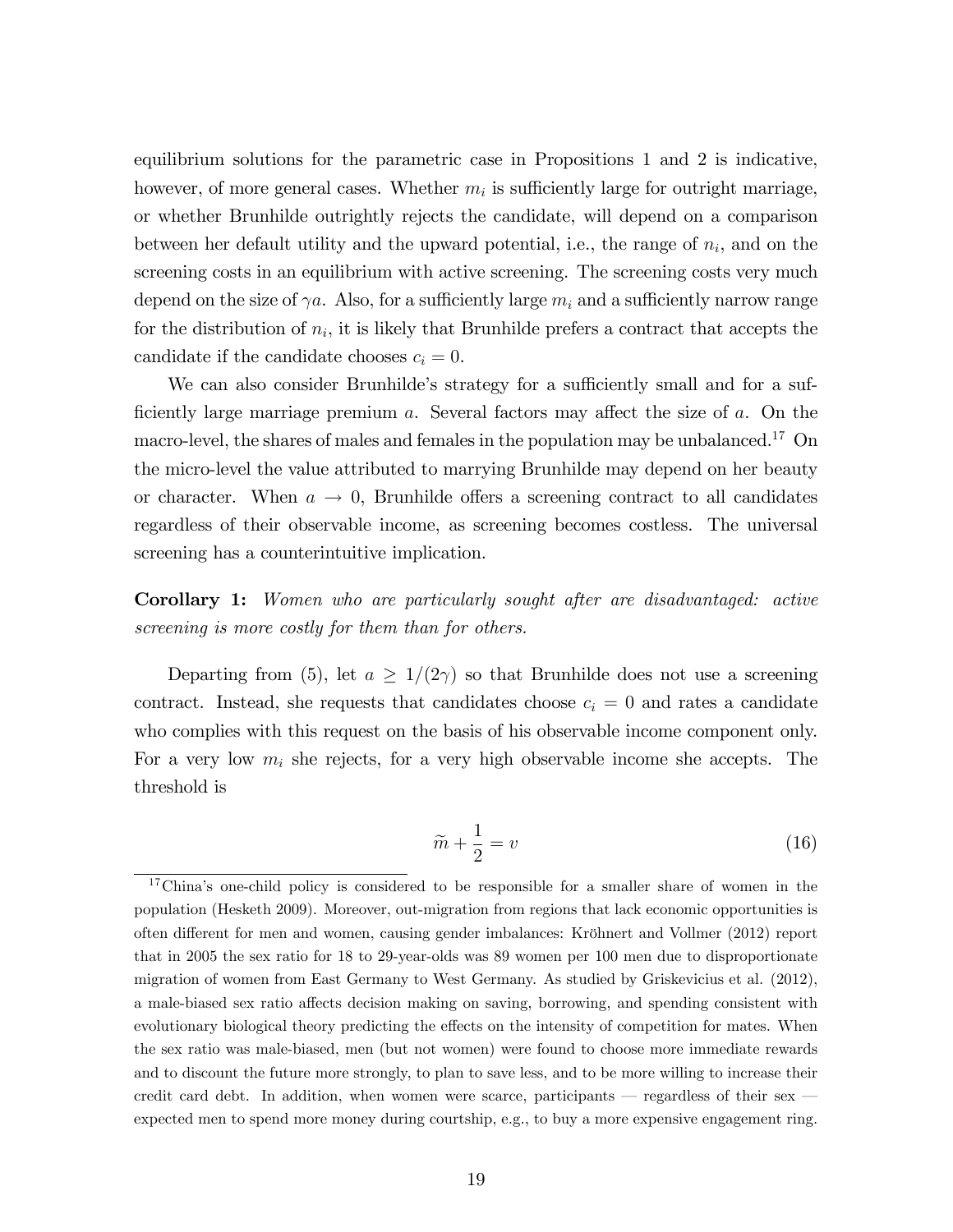**Proposition 3** For  $a \geq 1/(2\gamma)$  and for all levels of  $m_i$  and of v, Brunhilde's payoff under active screening is less than  $\max\{w_r(v, m_i), w_a(v, m_i)\}.$ 

**Proof.** For  $a \geq 1/(2\gamma)$  the objective function (8) is convex. There exists no interior solution for the critical income level x. The two possible corner solutions are  $w_r(v, m_i)$ and  $w_a(v, m_i)$ .

Our last comparative study is on the role of screening costs. Our framework departs from the standard approach as Brunhilde bears a share,  $\gamma$ , of the cost of the signal which is produced by the successful candidate. As discussed after Proposition 1, if Brunhilde does not bear any screening costs, i.e.,  $\gamma = 0$ , she sets the critical income threshold equal to her reservation utility (formally,  $x = v$ ). Screening is then costless for Brunhilde but costly to the candidate. As long as screening does not affect the quality, number, or frequency of candidates showing up, for  $\gamma = 0$  Brunhilde would always offer an active screening contract to all candidates, irrespective of their observable income. She would never leave this option unused. A candidate with a high observable income may have a very low additional unobservable income. Using her screening strategy, Brunhilde prefers to identify such a candidate to be able to reject him if screening is costless for her.

## 4 Dynamic implications

We so far solved for Brunhilde's optimal local strategy if she interacts with one single candidate who wants to marry her, with her and the candidate having exogenously given default utilities. We determined the optimal mechanism design for her. Her problem may be embedded in a dynamic context, for instance, a sequence of marriage decisions, which continue until she marries. Such a framework typically has a Markov property: Brunhilde's payoff from marrying a given candidate depends only on this candidate's conspicuous consumption  $c_i$  and actual income  $x_i$ , but typically does not depend on the sequence of rejections that occurred previously. It is this independence which allows us to consider single marriage decisions in isolation, as we did in section 3, and where the behavior characterizes local strategies as a function of the current candidate's observed income component  $m_i$  and the candidate's conspicuous consumption.

In a dynamic framework a few further aspects need to be specified. One aspect is the distribution from which the observable income component of subsequent candidates is drawn, how this distribution changes over time, and the frequency with which new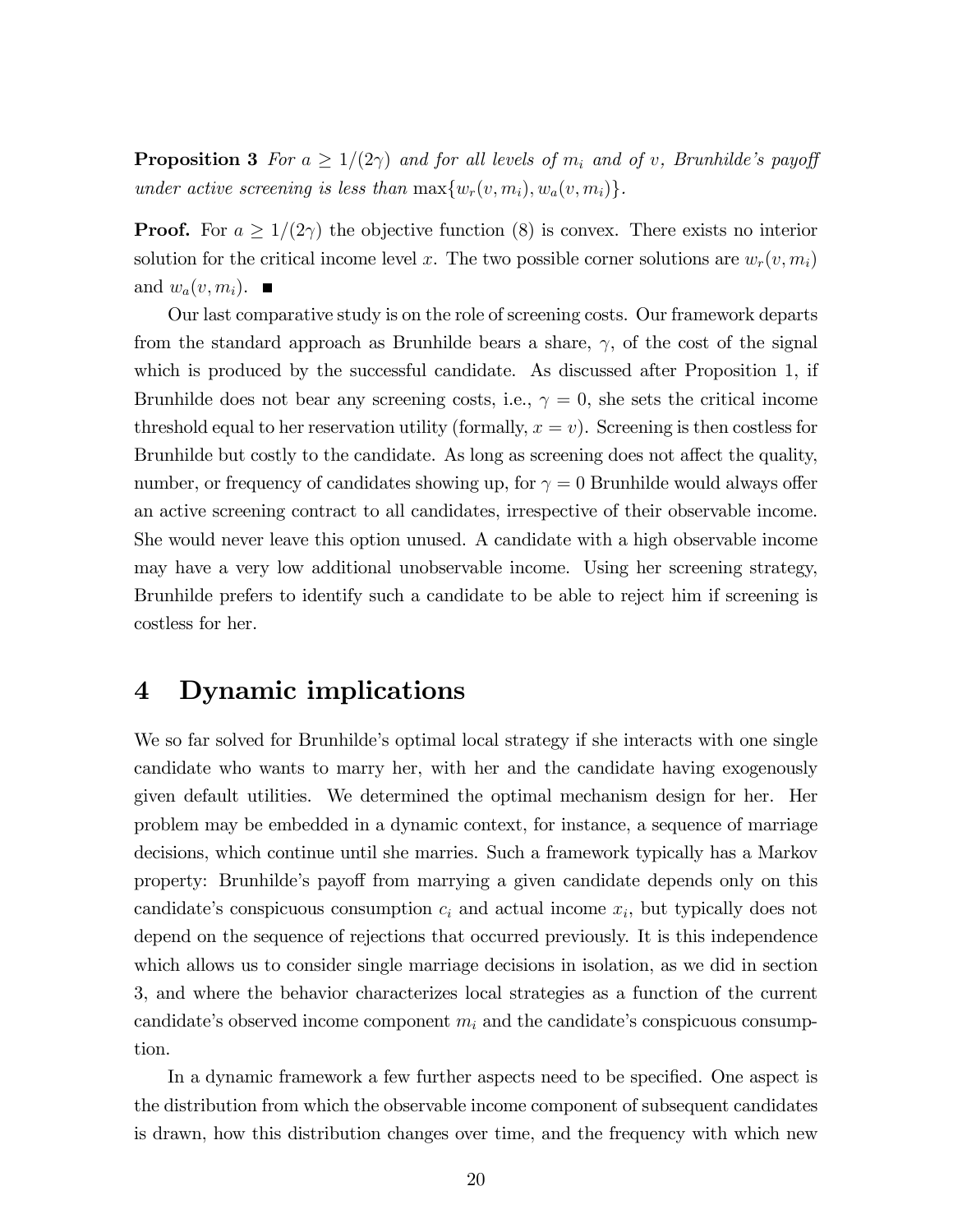candidates show up if Brunhilde rejects the current candidate. Also, the utility as single and how she discounts the future needs to be described.

If the time horizon is long and Brunhilde anticipates a long series of possible candidates following each rejection, all drawn from the same distribution of candidates, then the dynamic problem may be reasonably well described as a stationary problem. The decision problem in section 3 can then be seen as the period decision in a dynamic framework with an infinite number of periods, with one candidate showing up in each period until Brunhilde Önally marries. A possible extension of our framework is to solve for the perfect Bayesian equilibrium in stationary Markov strategies. A formal analysis would require some notation, but conceptually it is clear how the continuation value v is endogenously determined in such a framework and is the discounted value of the expected payoff which Brunhilde has if she does not marry in a given period but rather waits for future options.

Stationarity need not be an appropriate description. Brunhilde naturally grows older, future candidates may reassess their benefits of marrying her, and the flow of further candidates may be finite and may change its characteristics over time. This changes her default utility of staying single from one marriage decision to the next. She may feel her biological clock ticking; being older, she may feel a greater urge to find a supporting husband soon. For the decision problem analyzed in section 3, these aspects find their counterparts mostly in a change in  $v$  over time. The effect of such a change for  $a < 1/(2\gamma)$  in the range of equilibrium with active screening is

$$
\frac{\partial x(m_i)}{\partial v} = \frac{1}{a} \frac{\partial c(m_i)}{\partial v} = \frac{1}{1 - 2\gamma a} > 0.
$$

If her default utility decreases, and if she actively screens, Brunhilde will be willing to marry a candidate with a lower total income, and she will require less status consumption as proof of a candidate's unobservable income. Also, a reduction in  $v$  may result in a change of the equilibrium regime. As seen in Figure 2, a reduction in  $v$  may cause either of several transitions. For some values of observed income, she changes her behavior from active screening to outright acceptance. For some values of observed income, she changes her behavior from outright rejection to active screening. For some observed income she changes her behavior from outright rejection to outright acceptance.

The number of future marriage options may narrow over time, thereby reducing v. The pool of candidates may change over time. Candidates will also be older. As argued by Bergstrom and Bagnoli (1993), the information asymmetry regarding menís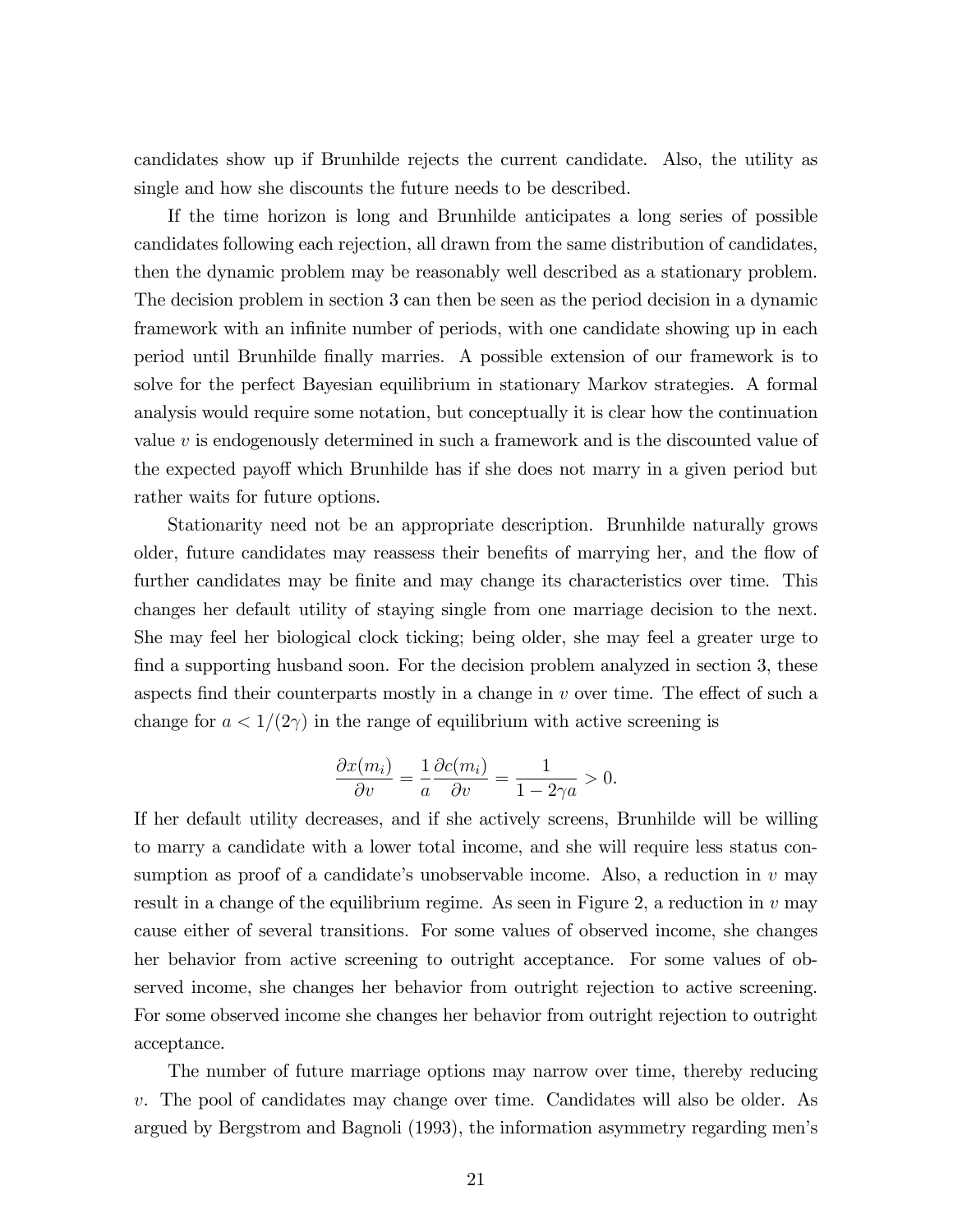lifetime income unravels over time. An increase in candidates' age typically causes a shift in which part of income or ability is observable and which part is unobservable. If Brunhilde can observe a larger proportion of potential income, her information problem is simplified. The first round effect of improved information is an increase in default utility  $v$  over the lifetime. In addition, young male candidates with a high earnings potential in comparison to what is observable tend to wait, such that older candidates are a positive self-selected sample. This effect should also increase  $v$ . Candidates with a high earnings potential may wait because they expect delay to improve their attractiveness, which in turn changes their aspirations. This may reduce  $a$ , the parameter measuring the candidates' desire to marry a specific Brunhilde. It remains an intricate research question to study the interaction between Brunhilde's information extraction problem and the candidate's means to change the distribution of observable and unobservable income components over time.

Overall, aging has several effects in this framework, but many of these point at a reduction of v over the lifetime and to a better informed Brunhilde at the time of decision making. The empirical counterpart (and testable hypothesis) for this result is a relationship between age and courtship expenditure. Ceteris paribus, the intensity of status consumption during courtship should decrease with age, perhaps explaining the finding by Charles et al. (2009) that age reduces the propensity to buy conspicuous goods. Though a standard explanation for such a pattern may be 'lost ambitions,' or ëillusions lostíand a ëmore realistic attitude toward life,íour theory would explain the pattern as an equilibrium phenomenon among people who are fully rational when they are young and when they are old.

## 5 Discussion and conclusions

We studied screening in marriage matching. Conspicuous consumption provides information about a possible partner's wealth or prospects. We show that a potential bride can use a simple mechanism: a menu of contracts to sort candidates and thereby induce but also curb conspicuous spending during courtship. This screening device reveals whether a candidate's total income exceeds an optimally chosen threshold. Candidates with income below the threshold give up. Worthy candidates spend a given threshold amount. This threshold does not depend on their total income, but only on the part of their income that is directly observable. Candidates with the same total income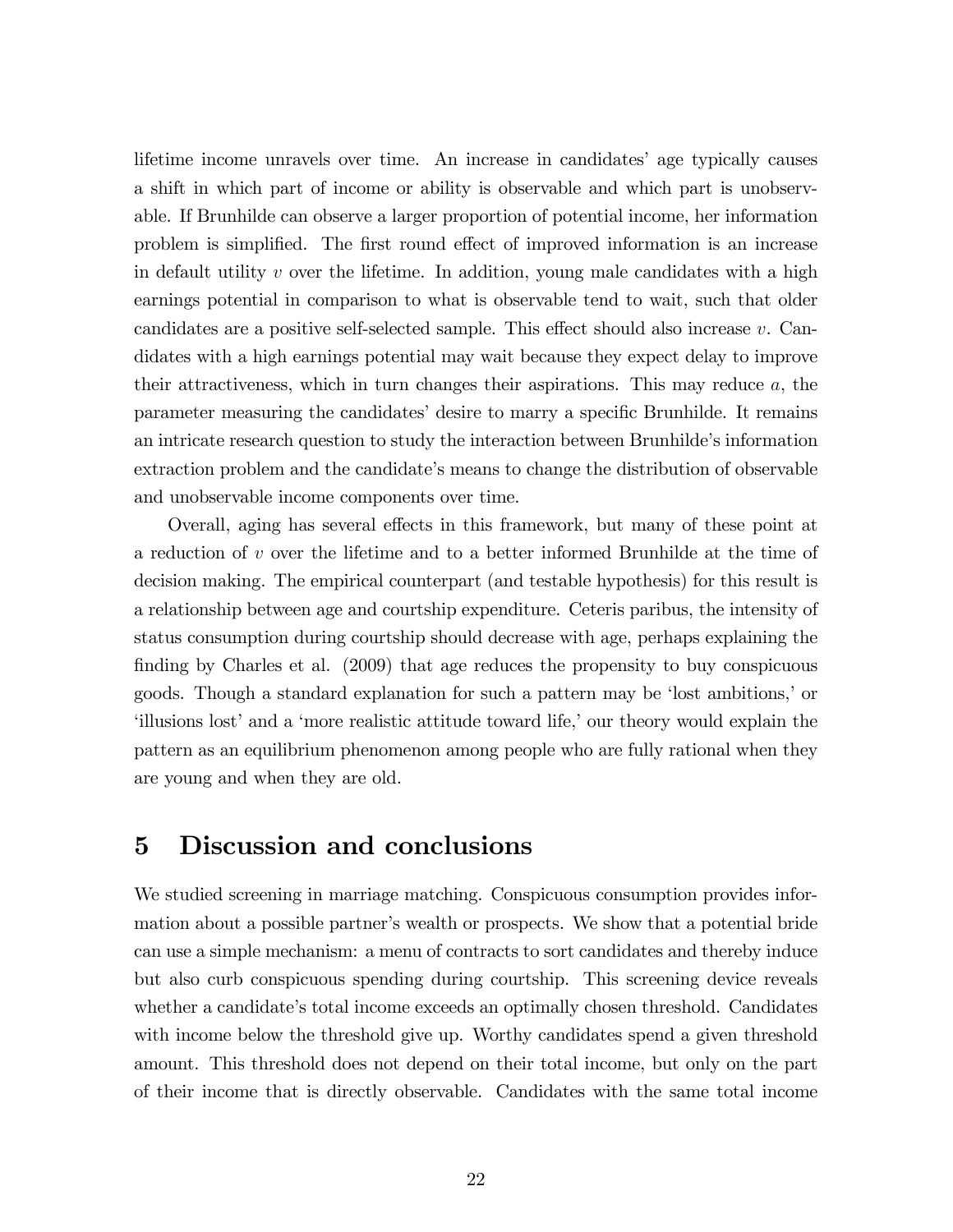but with a larger share of directly observable income need spend less on conspicuous consumption.

In an important departure from standard screening models, in our model screening is costly not only for the prospective husband, but also for the potential bride. She cares about the income that is available for joint family expenditure and for raising children. A candidate who spends much of his income on conspicuous consumption during courtship will reduce the very income that is available for joint family consumption. Both she and the candidate suffer from this reduction in family income. Selecting a worthy candidate by his spending on conspicuous consumption is therefore a mixed pleasure: a higher signal, aimed at signaling higher quality, directly reduces the candidate's quality as a husband. In some instances the cost of the signal can be so high even to her that she may abstain and not use such a mechanism: she may be better-off by making an outright decision about acceptance or rejection of a candidate and base this decision on the part of the candidate's income that is directly observable. Her default utility, the amount of a candidate's directly observable part of income ('old money'), the welfare cost of conspicuous consumption, and how she shares in this cost are all crucial for her choice of a mechanism.

The formal analysis makes several predictions that Öt with casual or anecdotal evidence. In particular, it can explain that conspicuous consumption is discouraged or is very low for candidates with a rich family background or other visible indications of high wealth ('old money'), whereas it is more prominent among the 'new rich.' It also offers a rational choice explanation for lower conspicuous consumption and less extensive gift giving of status goods in the context of courting among older cohorts.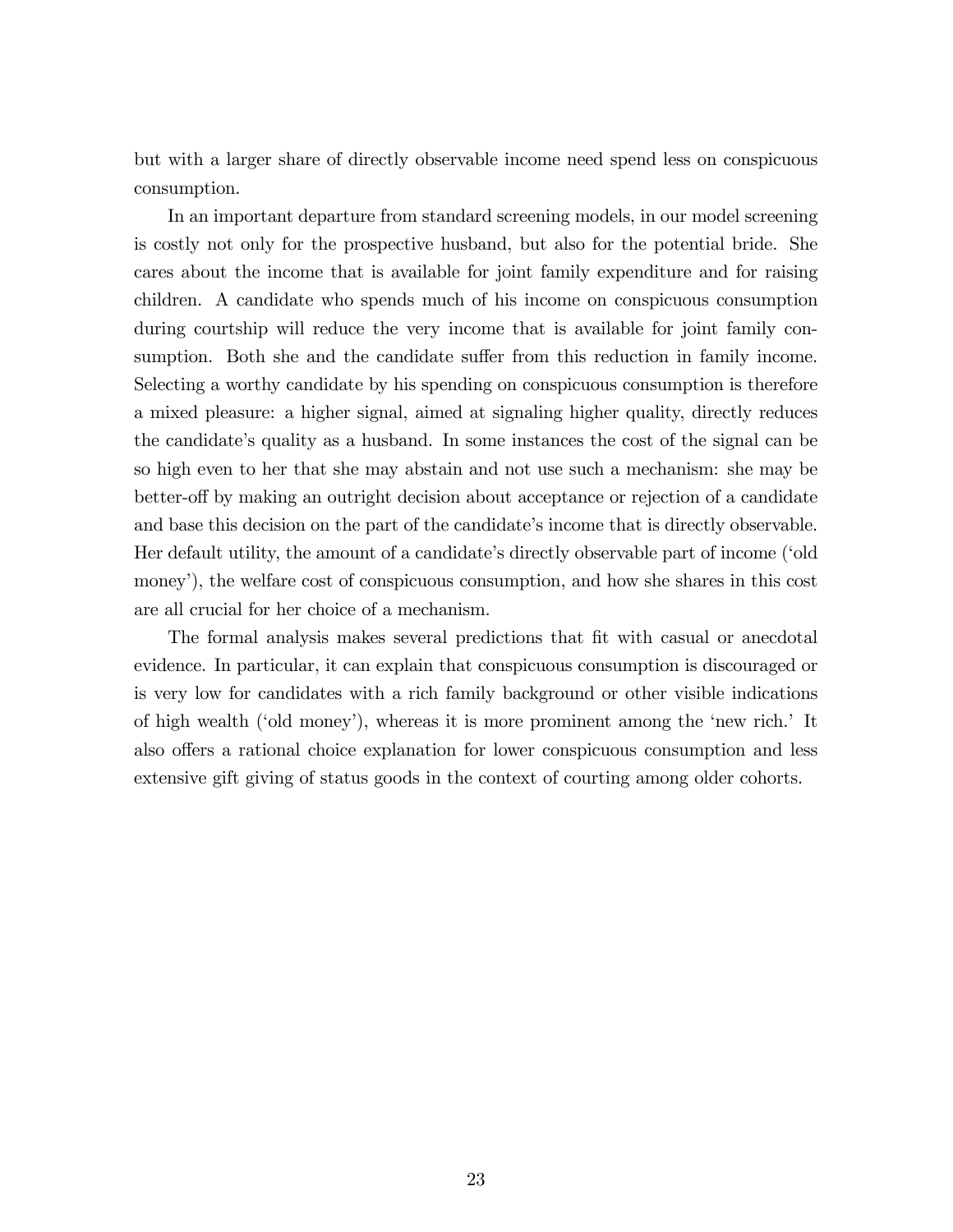# References

- [1] Bagwell, Laurie Simon; Bernheim, B. Douglas (1996): Veblen effects in a theory of conspicuous consumption. American Economic Review 86 (3), 349–373.
- [2] Bereczkei, Tamas; Voros, Silvia; Gal, Agnes; Bernath, Laszlo (1997): Resources, attractiveness, family commitment; Reproductive decisions in human mate choice. Ethology 103  $(8)$ , 681–699.
- [3] Bergstrom, Theodore C.; Bagnoli, Mark (1993): Courtship as a waiting game. Journal of Political Economy 101  $(1)$ , 185–202.
- [4] Broom, Mark; Ruxton, Graeme D. (2011): Some mistakes go unpunished: The evolution of "all or nothing" signalling. Evolution 65  $(10)$ , 2743-2749.
- [5] Burdett, Kenneth; Coles, Melvyn G. (1997): Marriage and class. Quarterly Journal of Economics 112 (1),  $141-168$ .
- [6] Burdett, Kenneth; Coles, Melvyn G. (1999): Long-term partnership formation: Marriage and employment. Economic Journal 109 (456), 307–334.
- [7] Buss, David M.; Barnes, Michael (1986): Preferences in human mate selection. Journal of Personality and Social Psychology 50 (3), 559–570.
- [8] Browning, Martin; Chiappori, Pierre-André; Weiss, Yoram (forthcoming): *Eco*nomics of the Family, Cambridge: Cambridge University Press.
- [9] Charles, Kerwin KoÖ; Hurst, Erik; Roussanov, Nikolai (2009): Conspicuous consumption and race. Quarterly Journal of Economics  $124$   $(2)$ ,  $425-467$ .
- [10] Corneo, Giacomo; Jeanne, Olivier (1997): Conspicuous consumption, snobbism and conformism. Journal of Public Economics  $66(1)$ ,  $55-71$ .
- [11] Corneo, Giacomo; Jeanne, Olivier (1998): Social organization, status, and savings behavior. Journal of Public Economics  $70(1)$ ,  $37-51$ .
- [12] De Fraja, Gianni (2009): The origin of utility: Sexual selection and conspicuous consumption. Journal of Economic Behavior & Organization 72 (1),  $51-69$ .
- [13] Dew, Jeffrey; Price, Joseph (2011): Beyond employment and income: The association between young adults' finances and marital timing. Journal of Family and Economic Issues  $32(3)$ ,  $424-436$ .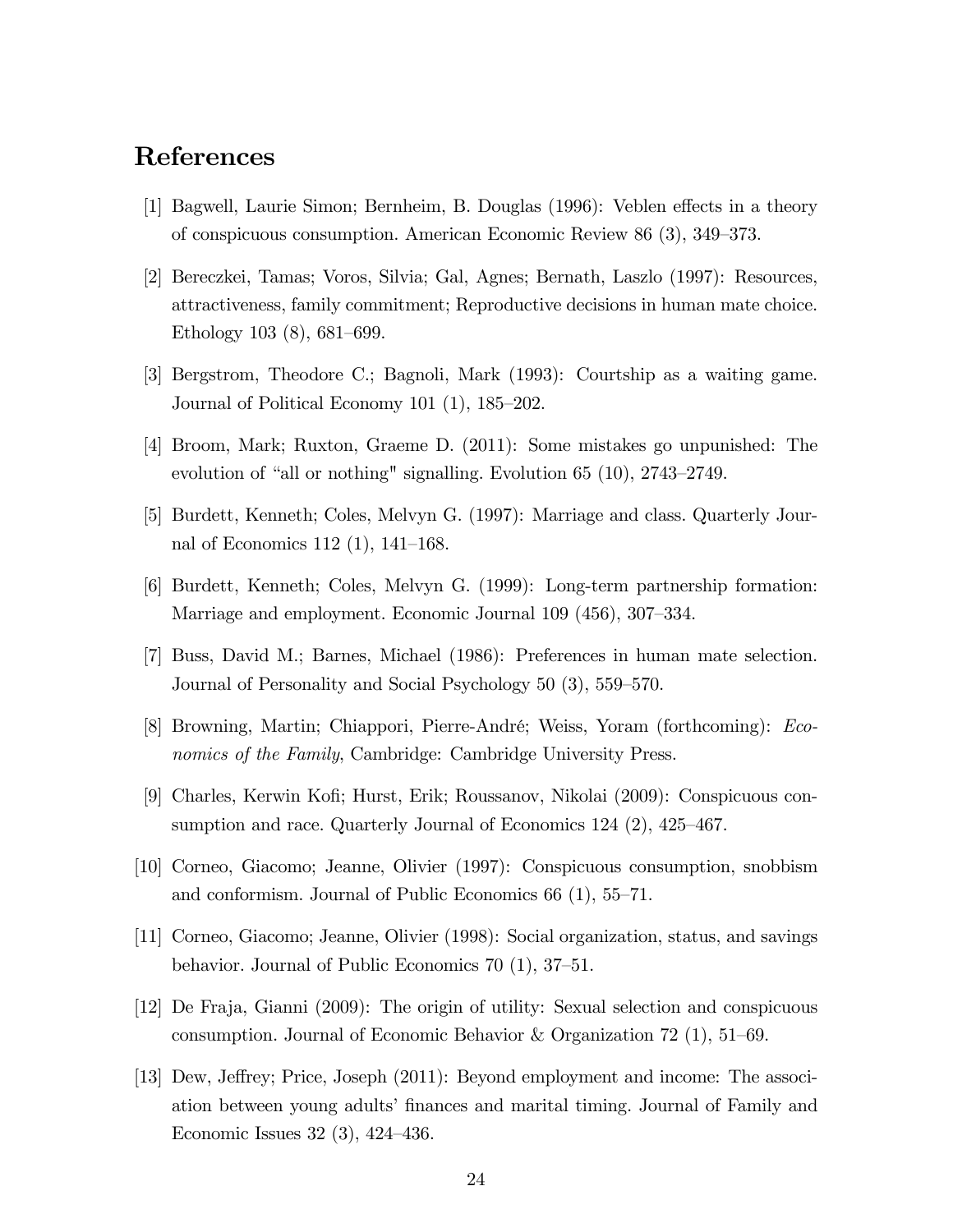- [14] Diamond, Jared (1993): The Third Chimpanzee: The Evolution and Future of the Human Animal, New York: Harper Perennial.
- [15] Doctoroff, Tom (2011, February 17): Second wives and China's booming luxury market. Retrieved from http://www.huffingtonpost.com/tom-doctoroff/secondwives-and-chinas-b\_b \_824380.html.
- [16] Edlund, Lena (2006): Marriage: Past, present, future? CESifo Economic Studies  $52(4), 621-639.$
- [17] Feltovich, Nick; Harbaugh, Richmond; To, Ted (2002): Too cool for school? Signalling and countersignalling. RAND Journal of Economics  $33(4)$ ,  $630-649$ .
- [18] Fisman, Raymond; Iyengar, Sheena S.; Kamenica, Emir; Simonson, Itamar (2006): Gender differences in mate selection: Evidence from a speed dating experiment. Quarterly Journal of Economics 121 $(2)$ , 673–697.
- [19] Frank, Robert H. (1985): The demand for unobservable and other nonpositional goods. American Economic Review  $75(1)$ ,  $101-116$ .
- [20] Frank, Robert H. (1986): Choosing the Right Pond: Human Behavior and the Quest for Status, Oxford: Oxford University Press.
- [21] Fremling, Gertrud M.; Posner, Richard A. (1999): Market signaling of personal characteristics. University of Chicago Law School, John M. Olin Law & Economics Working Paper 87.
- [22] Gallup, Gordon G., JR.; Frederick, David A. (2010): The science of sex appeal: An evolutionary perspective. Review of General Psychology  $14$   $(3)$ ,  $240-250$ .
- [23] Glazer, Amihai; Konrad, Kai A. (1996): A Signaling explanation for charity. American Economic Review 86  $(4)$ , 1019–1028.
- [24] Griskevicius, Vladas; Tybur, Joshua M.; Sundie, Jill M.; Cialdini, Robert B.; Miller, Geoffrey F.; Kenrick, Douglas T.  $(2007)$ : Blatant benevolence and conspicuous consumption: When romantic motives elicit strategic costly signals. Journal of Personality and Social Psychology  $93$  (1),  $85-102$ .
- [25] Griskevicius, Vladas; Tybur, Joshua M.; Ackerman, Joshua M.; Delton, Andrew W.; Robertson, Theresa E.; White, Andrew E. (2012): The financial consequences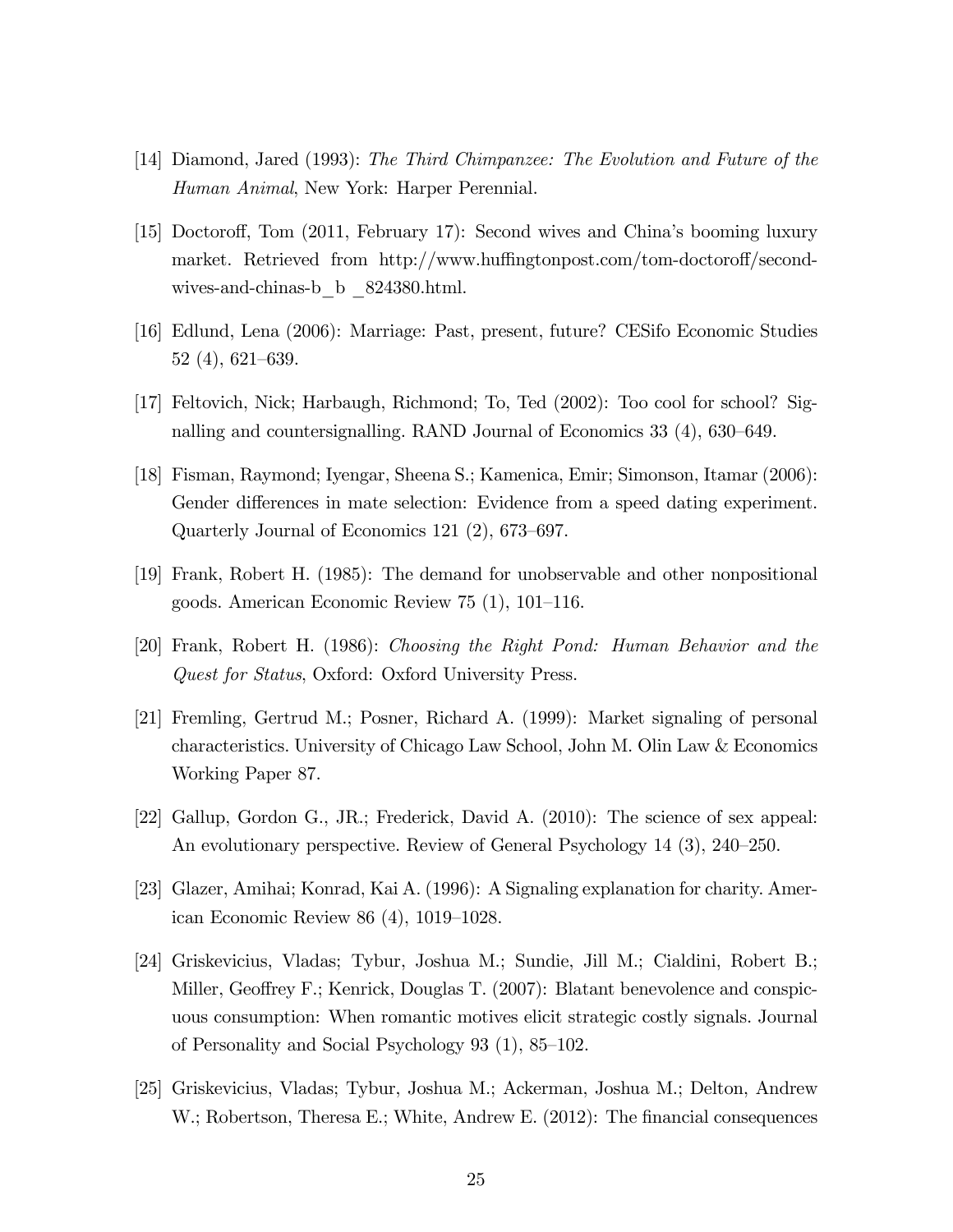of too many men: Sex ratio effects on saving, borrowing, and spending. Journal of Personality and Social Psychology  $102$  (1),  $69-80$ .

- [26] Griskevicius, Vladas; Kenrick, Douglas T. (2013): Fundamental motives: How evolutionary needs influence consumer behavior. Journal of Consumer Psychology  $23(3), 372-386.$
- [27] Hamermesh, Daniel S.; Biddle, Jeff E. (1994): Beauty and the labor market. American Economic Review 84  $(5)$ , 1174–1194.
- [28] Hesketh, Thérèse (2009): Too many males in China: The causes and the consequences. Significance 6 (1), 9–13. doi: 10.1111/j.1740-9713.2009.00335.x
- [29] Ireland, Norman J. (1994): On limiting the market for status signals. Journal of Public Economics  $53(1), 91-110$ .
- [30] Ireland, Norman J. (1998): Status-seeking, income taxation and efficiency. Journal of Public Economics 70  $(1)$ , 99–113.
- [31] Ireland, Norman J.  $(2001)$ : Optimal income tax in the presence of status effects. Journal of Public Economics 81 $(2)$ , 193–212.
- [32] Janssens, Kim; Pandelaere, Mario; van den Bergh, Bram; Millet, Kobe; Lens, Inge; Roe, Keith (2011): Can buy me love: Mate attraction goals lead to perceptual readiness for status products. Journal of Experimental Social Psychology 47 (1),  $254 - 258.$
- [33] Kröhnert, Steffen; Vollmer, Sebastian (2012): Gender-specific migration from Eastern to Western Germany: Where have all the young women gone? International Migration 50  $(5)$ , 95–112.
- [34] Kruger, Daniel J. (2008): Male financial consumption is associated with higher mating intentions and mating success. Evolutionary Psychology  $6$  (4),  $603-612$ .
- [35] Lens, Inge; Driesmans, Karolien; Pandelaere, Mario; Janssens, Kim (2012): Would male conspicuous consumption capture the female eye? Menstrual cycle effects on women's attention to status products. Journal of Experimental Social Psychology  $48(1), 346-349.$
- [36] McDowell, Andrea G. (2001): Village life in ancient Egypt: Laundry lists and love songs, New York: Oxford University Press.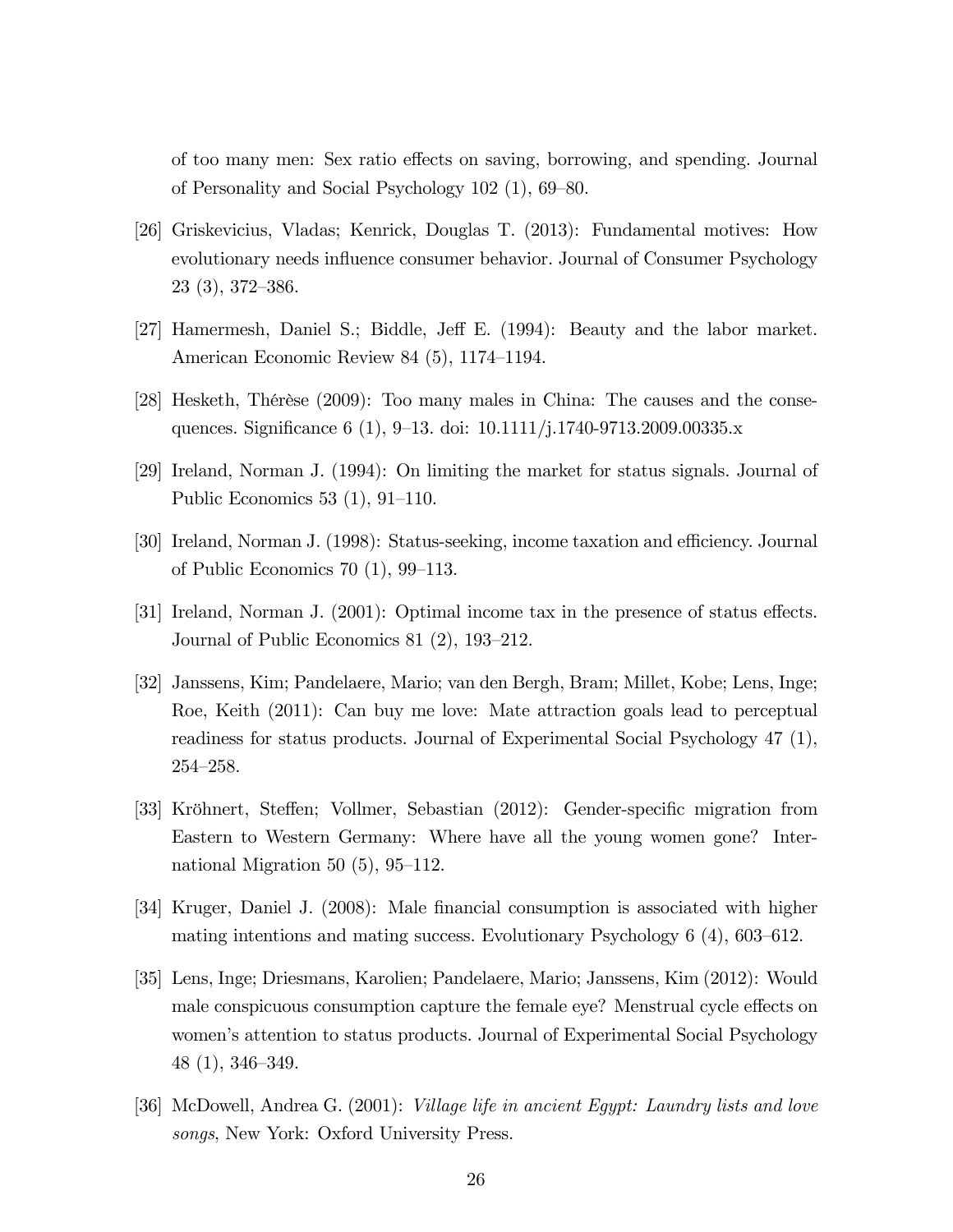- [37] Moav, Omer; Neeman, Zvika (2012): Saving rates and poverty: The role of conspicuous consumption and human capital. Economic Journal  $122$  (563), 933–956.
- [38] Ng, Yew-Kwang  $(1987)$ : Diamonds are a government's best friend burden-free taxes on goods valued for their values. American Economic Review  $77(1)$ , 186–191.
- [39] Ong, David; Wang, Jue (2013): Income attraction: An online dating Öeld experiment (mimeo).
- [40] Pawlowski, Bogusław; Dunbar, Robin I. M (1999): Withholding age as putative deception in mate search tactics. Evolution and Human Behavior  $20(1)$ , 53–69.
- [41] Pesendorfer, Wolfgang (1995): Design innovation and fashion cycles. American Economic Review  $85(4)$ , 771–792.
- [42] Pan, Xiaofei; Houser, Daniel (2011): Mating strategies and gender differences in pro-sociality: Theory and evidence. CESifo Economic Studies  $57(4)$ ,  $653-682$ .
- [43] Rucker, Derek D.; Galinsky, Adam D. (2008): Desire to acquire: Powerlessness and compensatory consumption. Journal of Consumer Research  $35(2)$ ,  $257-267$ .
- [44] Rucker, Derek D.; Galinsky, Adam D. (2009): Conspicuous consumption versus utilitarian ideals: How different levels of power shape consumer behavior. Journal of Experimental Social Psychology  $45$   $(3)$ ,  $549-555$ .
- [45] Schneider, Daniel (2011): Wealth and the marital divide. American Journal of Sociology 117 $(2)$ , 627–667.
- [46] Sivanathan, Niro; Pettit, Nathan C. (2010): Protecting the self through consumption: Status goods as affirmational commodities. Journal of Experimental Social Psychology 46  $(3)$ , 564–570.
- [47] Sundie, Jill M.; Griskevicius, Vladas; Vohs, Kathleen D.; Kenrick, Douglas T.; Tybur, Joshua M.; Beal, Daniel J. (2011): Peacocks, Porsches, and Thorstein Veblen: Conspicuous consumption as a sexual signaling system. Journal of Personality & Social Psychology  $100(4)$ , 664–680.
- [48] Thomas, Tobias (2013): What price makes a good a status good? Results from a mating game. European Journal of Law and Economics  $36(1)$ ,  $35-55$ .